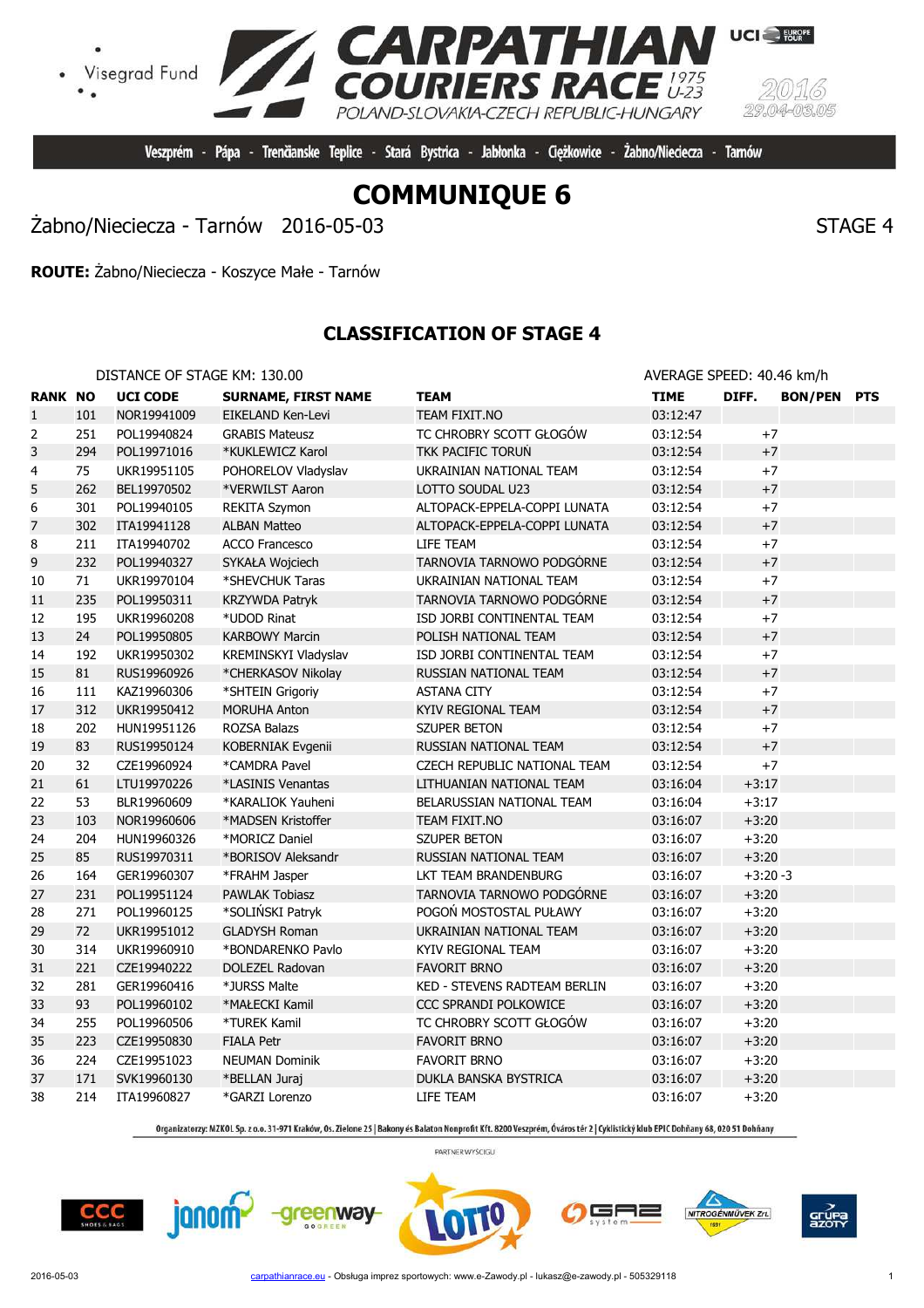



|    |     | Veszprém -  | Pápa -<br>Trenäanske Teplice -<br><b>Stará</b> | Jabłonka - Ciężkowice -<br>Bystrica - | Zabno/Nieciecza - | <b>Tarnów</b>    |  |
|----|-----|-------------|------------------------------------------------|---------------------------------------|-------------------|------------------|--|
| 39 | 162 | GER19940919 | <b>SOBALLA Carl</b>                            | LKT TEAM BRANDENBURG                  | 03:16:07          | $+3:20$          |  |
| 40 | 323 | SRB19940506 | STEFANOVIC Stefan                              | TEAM METALAC QUICK                    | 03:16:07          | $+3:20$          |  |
| 41 | 311 | UKR19950926 | SHUMILOV Yurii                                 | KYIV REGIONAL TEAM                    | 03:16:07          | $+3:20$          |  |
| 42 | 54  | BLR19950630 | AKHRAMENKA Yauheni                             | BELARUSSIAN NATIONAL TEAM             | 03:16:07          | $+3:20$          |  |
| 43 | 33  | CZE19960127 | *SIPOS Marek                                   | CZECH REPUBLIC NATIONAL TEAM          | 03:16:07          | $+3:20$          |  |
| 44 | 213 | ITA19940321 | <b>CARESIA Gianmarco</b>                       | LIFE TEAM                             | 03:16:07          | $+3:20$          |  |
| 45 | 191 | UKR19940202 | KLEPIKOV Ilya                                  | ISD JORBI CONTINENTAL TEAM            | 03:16:07          | $+3:20 - 1$      |  |
| 46 | 313 | UKR19940518 | KOZACHENKO Serhii                              | KYIV REGIONAL TEAM                    | 03:16:07          | $+3:20$          |  |
| 47 | 95  | POL19940715 | STOSZ Patryk                                   | <b>CCC SPRANDI POLKOWICE</b>          | 03:31:27          | $+18:40 - 19:20$ |  |
| 48 | 161 | GER19971022 | *KANTER Max                                    | LKT TEAM BRANDENBURG                  | 03:31:27          | $+18:40 - 19:20$ |  |
| 49 | 121 | AUT19940116 | <b>BOSMAN Patrick</b>                          | TIROL CYCLING TEAM                    | 03:31:27          | $+18:40 - 19:20$ |  |
| 50 | 315 | UKR19970923 | *SOLTASIUK Vladyslaw                           | KYIV REGIONAL TEAM                    | 03:31:27          | $+18:40 - 19:20$ |  |
| 51 | 94  | POL19951004 | PALUTA Michał                                  | CCC SPRANDI POLKOWICE                 | 03:31:27          | $+18:40 - 19:20$ |  |
| 52 | 84  | RUS19970224 | *RIKUNOV Petr                                  | RUSSIAN NATIONAL TEAM                 | 03:31:27          | $+18:40 - 19:20$ |  |
| 53 | 183 | ESP19950107 | <b>MAS Enric</b>                               | <b>KLEIN CONSTANTIA</b>               | 03:31:27          | $+18:40 - 19:20$ |  |
| 54 | 151 | BEL19970720 | *MORTIER Julien                                | COLOR CODE - ARDEN'BEEF U23           | 03:31:27          | $+18:40 - 19:20$ |  |
| 55 | 41  | LAT19940818 | <b>NEILANDS Kristis</b>                        | LATVIAN NATIONAL TEAM                 | 03:31:27          | $+18:40 - 19:20$ |  |
| 56 | 215 | ITA19960711 | *PERNIGO Matteo                                | LIFE TEAM                             | 03:31:27          | $+18:40 - 19:20$ |  |
| 57 | 273 | POL19960525 | *GÓRECKI Patryk                                | POGOŃ MOSTOSTAL PUŁAWY                | 03:31:27          | $+18:40 - 19:20$ |  |
| 58 | 193 | UKR19960216 | *MALEEV Timur                                  | ISD JORBI CONTINENTAL TEAM            | 03:31:27          | +18:40 -19:20    |  |
| 59 | 253 | POL19950215 | <b>KONWA Piotr</b>                             | TC CHROBRY SCOTT GŁOGÓW               | 03:31:27          | $+18:40 - 19:20$ |  |
| 60 | 82  | RUS19961207 | *KURIANOV Stepan                               | RUSSIAN NATIONAL TEAM                 | 03:31:27          | $+18:40 - 19:20$ |  |
| 61 | 225 | CZE19950713 | <b>SEKANINA Adam</b>                           | <b>FAVORIT BRNO</b>                   | 03:31:27          | +18:40 -19:20    |  |
| 62 | 185 | NZL19940123 | <b>SCHREURS Hamish</b>                         | <b>KLEIN CONSTANTIA</b>               | 03:31:27          | $+18:40 - 19:20$ |  |
| 63 | 321 | SRB19940309 | <b>BORISAVLJEVIC Milos</b>                     | <b>TEAM METALAC QUICK</b>             | 03:31:27          | $+18:40 - 19:20$ |  |
| 64 | 125 | AUT19950121 | <b>WACHTER Alexander</b>                       | TIROL CYCLING TEAM                    | 03:31:27          | $+18:40 - 19:20$ |  |
| 65 | 15  | SVK19940210 | <b>MALOVEC Lubos</b>                           | SLOVAKIAN NATIONAL TEAM               | 03:31:27          | $+18:40 - 19:20$ |  |
| 66 | 123 | AUT19940514 | SCHONBERGER Sebastian                          | TIROL CYCLING TEAM                    | 03:31:27          | $+18:40 - 19:20$ |  |
| 67 | 92  | POL19950217 | <b>BROŻYNA Piotr</b>                           | CCC SPRANDI POLKOWICE                 | 03:31:27          | $+18:40 - 19:20$ |  |
| 68 | 113 | KAZ19970425 | *TSOY Vladimir                                 | <b>ASTANA CITY</b>                    | 03:31:27          | $+18:40 - 19:20$ |  |
| 69 | 254 | POL19961129 | *NOWICKI Kacper                                | TC CHROBRY SCOTT GŁOGÓW               | 03:31:27          | $+18:40 - 19:20$ |  |
| 70 | 155 | BEL19940522 | <b>ROBEET Ludovic</b>                          | COLOR CODE - ARDEN'BEEF U23           | 03:31:27          | $+18:40 - 19:20$ |  |
| 71 | 154 | BEL19950717 | <b>MERTZ Remy</b>                              | COLOR CODE - ARDEN'BEEF U23           | 03:31:27          | $+18:40 - 19:20$ |  |
| 72 | 31  | CZE19941117 | <b>KUKRLE Michael</b>                          | CZECH REPUBLIC NATIONAL TEAM          | 03:31:27          | $+18:40 - 19:20$ |  |
| 73 | 124 | AUT19940922 | <b>PAULUS Dennis</b>                           | TIROL CYCLING TEAM                    | 03:31:27          | $+18:40 - 19:20$ |  |
| 74 | 13  | SVK19960612 | *BASKA Denis                                   | SLOVAKIAN NATIONAL TEAM               | 03:31:27          | $+18:40 - 19:20$ |  |
| 75 | 163 | GER19950510 | ROHDE Leon R.                                  | LKT TEAM BRANDENBURG                  | 03:31:27          | $+18:40 - 19:20$ |  |
| 76 | 112 | KAZ19940625 | LUCHSHENKO Sergey                              | <b>ASTANA CITY</b>                    | 03:31:27          | $+18:40 - 19:20$ |  |
| 77 | 291 | POL19961008 | *ZŁOTOWICZ Patryk                              | TKK PACIFIC TORUN                     | 03:31:27          | $+18:40 - 19:20$ |  |
| 78 | 263 | BEL19970630 | *JASPERS Ward                                  | LOTTO SOUDAL U23                      | 03:31:27          | $+18:40 - 19:20$ |  |
| 79 | 114 | KAZ19961228 | *NATAROV Yuriy                                 | <b>ASTANA CITY</b>                    | 03:31:27          | $+18:40 - 19:20$ |  |
| 80 | 34  | CZE19970516 | *SORM Jiri                                     | CZECH REPUBLIC NATIONAL TEAM          | 03:31:27          | $+18:40 - 19:20$ |  |
| 81 | 261 | BEL19970113 | *CASTRIQUE Jonas                               | LOTTO SOUDAL U23                      | 03:31:27          | $+18:40 - 19:20$ |  |
| 82 | 184 | BEL19961224 | *MOLLY Kenny                                   | KLEIN CONSTANTIA                      | 03:31:27          | $+18:40 - 19:20$ |  |
| 83 | 153 | BEL19960521 | *TAMINIAUX Lionel                              | COLOR CODE - ARDEN'BEEF U23           | 03:31:27          | $+18:40 - 19:20$ |  |
| 84 | 264 | BEL19970617 | *VANHOUCKE Harm                                | LOTTO SOUDAL U23                      | 03:31:27          | $+18:40 - 19:20$ |  |
| 85 | 35  | CZE19971201 | *STIBINGER Matej                               | CZECH REPUBLIC NATIONAL TEAM          | 03:31:27          | $+18:40 - 19:20$ |  |
| 86 | 11  | SVK19941227 | <b>KRAJICEK Matej</b>                          | SLOVAKIAN NATIONAL TEAM               | 03:31:27          | $+18:40 - 19:20$ |  |
| 87 | 182 | POR19940703 | <b>BICO Nuno</b>                               | <b>KLEIN CONSTANTIA</b>               | 03:31:27          | $+18:40 - 19:20$ |  |
| 88 | 165 | GER19951030 | <b>KESSLER Robert</b>                          | LKT TEAM BRANDENBURG                  | 03:31:27          | $+18:40 - 19:20$ |  |
| 89 | 233 | POL19960127 | *WIEWIÓR Patryk                                | TARNOVIA TARNOWO PODGÓRNE             | 03:31:27          | $+18:40 - 19:20$ |  |

Organizatorzy: MZKOL Sp. z o.o. 31-971 Kraków, Os. Zielone 25 | Bakony és Balaton Nonprofit Kft. 8200 Veszprém, Óváros tér 2 | Cyklistický klub EPIC Dohňany 68, 020 51 Dohňany







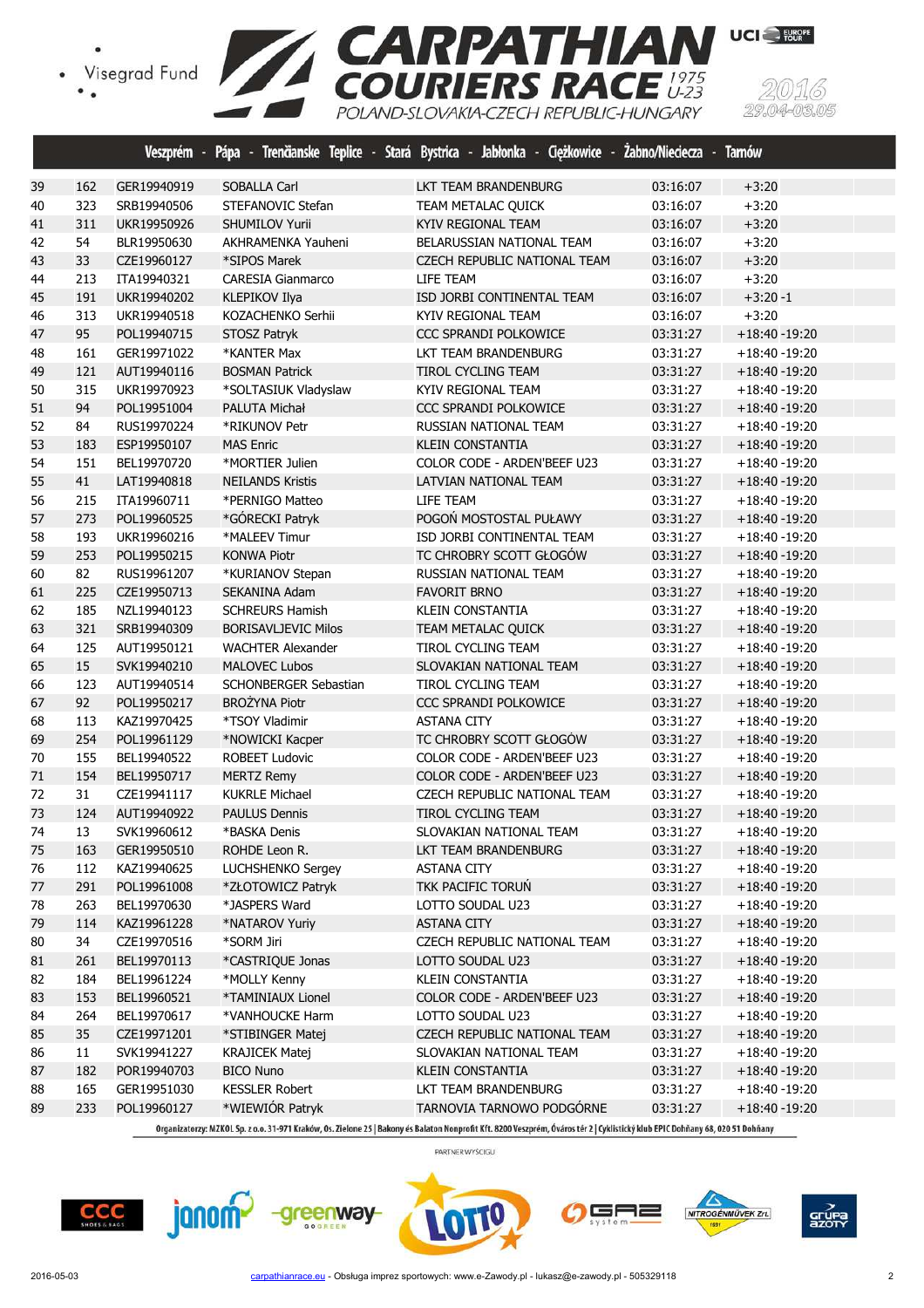•<br>• Visegrad Fund<br>• •



|    |     |             |                           | Veszprém - Pápa - Trenčianske Teplice - Stará Bystrica - Jabłonka - Ciężkowice - Żabno/Nieciecza - | <b>Tarnów</b>                |
|----|-----|-------------|---------------------------|----------------------------------------------------------------------------------------------------|------------------------------|
| 90 | 104 | NOR19960716 | *JACOBSEN Andreas         | TEAM FIXIT.NO                                                                                      | 03:31:27<br>$+18:40 - 19:20$ |
| 91 | 212 | ITA19950502 | <b>BORDACCHINI Andrea</b> | LIFE TEAM                                                                                          | 03:31:27<br>$+18:40 - 19:20$ |
|    | 21  | POL19970824 | *SAJNOK Szymon            | POLISH NATIONAL TEAM                                                                               | <b>DNF</b>                   |
|    | 23  | POL19960127 | *WEWIÓR Dominik           | POLISH NATIONAL TEAM                                                                               | <b>DNF</b>                   |
|    | 42  | LAT19970420 | *GAVARS Eriks             | LATVIAN NATIONAL TEAM                                                                              | <b>DNF</b>                   |
|    | 44  | LAT19970720 | *RIEKSTINS Matiss         | LATVIAN NATIONAL TEAM                                                                              | <b>DNF</b>                   |
|    | 45  | LAT19970118 | *RUBENIS Klavs            | LATVIAN NATIONAL TEAM                                                                              | <b>DNF</b>                   |
|    | 52  | BLR19940721 | <b>SHEMETAU Mikhail</b>   | BELARUSSIAN NATIONAL TEAM                                                                          | <b>DNF</b>                   |
|    | 91  | POL19971030 | *BANASZEK Alan            | CCC SPRANDI POLKOWICE                                                                              | <b>DNF</b>                   |
|    | 102 | NOR19950819 | <b>OVERLAND Bjornar</b>   | <b>TEAM FIXIT.NO</b>                                                                               | <b>DNF</b>                   |
|    | 152 | NED19950805 | <b>HEMROLLE Johan</b>     | COLOR CODE - ARDEN'BEEF U23                                                                        | <b>DNF</b>                   |
|    | 201 | HUN19960928 | *FILUTAS Viktor           | <b>SZUPER BETON</b>                                                                                | <b>DNF</b>                   |
|    | 234 | POL19951216 | KORCZYŃSKI Borys          | TARNOVIA TARNOWO PODGÓRNE                                                                          | <b>DNF</b>                   |
|    | 272 | POL19950422 | KASPERKIEWICZ Maciej      | POGOŃ MOSTOSTAL PUŁAWY                                                                             | <b>DNF</b>                   |
|    | 274 | POL19950110 | SOLIŃSKI Jakub            | POGOŃ MOSTOSTAL PUŁAWY                                                                             | <b>DNF</b>                   |
|    | 275 | POL19961012 | *ZAWISTOWSKI Kamil        | POGOŃ MOSTOSTAL PUŁAWY                                                                             | <b>DNF</b>                   |
|    | 285 | GER19940616 | <b>CARSTENSEN Lucas</b>   | KED - STEVENS RADTEAM BERLIN                                                                       | <b>DNF</b>                   |
|    | 303 | ITA19960607 | *FUGGIANO Rocco           | ALTOPACK-EPPELA-COPPI LUNATA                                                                       | <b>DNF</b>                   |
|    | 304 | ITA19940121 | <b>TORTOMASI Leonardo</b> | ALTOPACK-EPPELA-COPPI LUNATA                                                                       | <b>DNF</b>                   |
|    | 332 | SRB19970116 | *NIMCEVIC Dario           | MUGENRACE TEAM PROLOG                                                                              | <b>DNF</b>                   |
|    | 122 | AUT19961002 | *BRKIC Benjamin           | <b>TIROL CYCLING TEAM</b>                                                                          | <b>DNS</b>                   |
|    | 131 | GBR19940226 | <b>PEARSON Daniel</b>     | <b>TEAM WIGGINS</b>                                                                                | <b>DNS</b>                   |
|    | 132 | GBR19951104 | <b>KNOX James</b>         | <b>TEAM WIGGINS</b>                                                                                | <b>DNS</b>                   |
|    | 133 | GBR19950117 | <b>KELLY Jake</b>         | <b>TEAM WIGGINS</b>                                                                                | <b>DNS</b>                   |
|    | 134 | GBR19950326 | <b>HALL Luc</b>           | <b>TEAM WIGGINS</b>                                                                                | <b>DNS</b>                   |
|    | 135 | GBR19950208 | <b>THOMPSON Michael</b>   | <b>TEAM WIGGINS</b>                                                                                | <b>DNS</b>                   |
|    | 141 | NED19951212 | <b>JANSSEN Adriaan</b>    | <b>CYCLINGTEAM JO PIELS</b>                                                                        | <b>DNS</b>                   |
|    | 142 | NED19940623 | <b>VERDICK Gijs</b>       | <b>CYCLINGTEAM JO PIELS</b>                                                                        | <b>DNS</b>                   |
|    | 143 | NED19940321 | DE KLEIJN Arvid           | <b>CYCLINGTEAM JO PIELS</b>                                                                        | <b>DNS</b>                   |
|    | 144 | NED19940507 | <b>BOS Maikel</b>         | <b>CYCLINGTEAM JO PIELS</b>                                                                        | <b>DNS</b>                   |
|    | 145 | NED19940417 | <b>BAKKER Stephan</b>     | CYCLINGTEAM JO PIELS                                                                               | <b>DNS</b>                   |
|    | 305 | POL19950604 | SZELĄG Gracjan            | ALTOPACK-EPPELA-COPPI LUNATA                                                                       | <b>DNS</b>                   |

# **RIDERS: STARTING 109**

| 91 |
|----|
| O  |
| O  |
|    |

janom<sup>2</sup>

### **TEAM CLASSIFICATION ON STAGE 4**

| RANK           | <b>UCI CODE</b> | <b>TEAM</b>                 | <b>COUNTRY</b> | <b>TIME</b> | DIFF. |
|----------------|-----------------|-----------------------------|----------------|-------------|-------|
|                | TIR             | TIROL CYCLING TEAM          | <b>AUT</b>     | 09:36:21    |       |
| 2              | <b>CCA</b>      | COLOR CODE - ARDEN'BEEF U23 | <b>BEL</b>     | 09:36:21    |       |
| 3              | KLC.            | KLEIN CONSTANTIA            | <b>CZE</b>     | 09:36:21    |       |
| $\overline{4}$ | <b>SVK</b>      | SLOVAKIAN NATIONAL TEAM     | <b>SVK</b>     | 09:36:21    |       |
| 5              | <b>TSE</b>      | <b>ASTANA CITY</b>          | KAZ            | 09:37:08    | $+47$ |
| 6              | <b>LTS</b>      | LOTTO SOUDAL U23            | BEL            | 09:37:08    | $+47$ |

-greenway-

Organizatorzy: MZKOL Sp. z o.o. 31-971 Kraków, Os. Zielone 25 | Bakony és Balaton Nonprofit Kft. 8200 Veszprém, Óváros tér 2 | Cyklistický klub EPIC Dohňany 68, 020 51 Dohňany PARTNER WYŚCIGU





╕═

NITROGÉNMŰVEK Zrt.

2016-05-03 carpathianrace.eu - Obsługa imprez sportowych: www.e-Zawody.pl - lukasz@e-zawody.pl - 505329118 3 3

grúp<br>Azot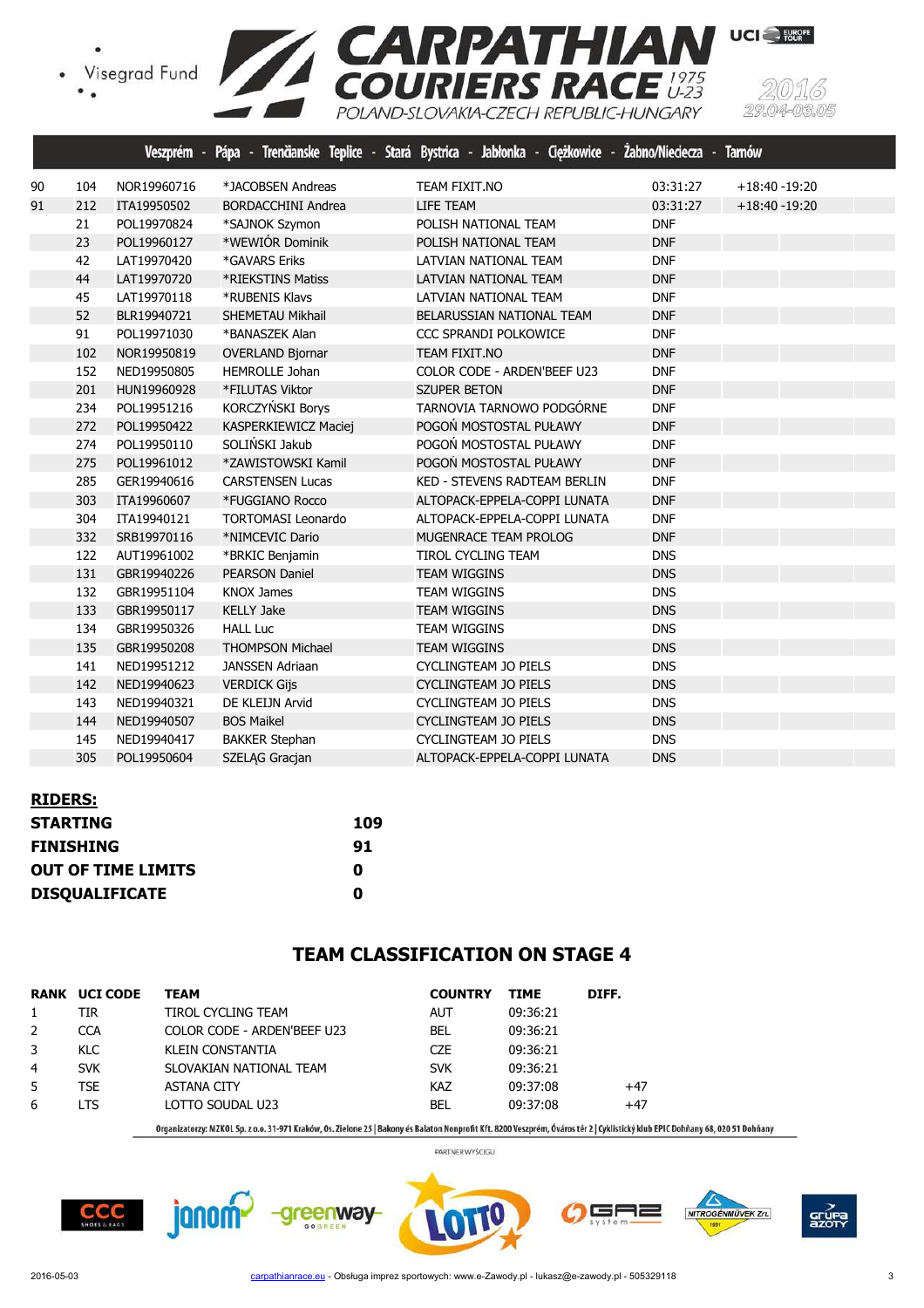





|    |            | Pápa - Trenčianske Teplice - Stará Bystrica - Jabłonka - Ciężkowice - Żabno/Nieciecza -<br>Veszprém |            |          |          | <b>Tamów</b> |
|----|------------|-----------------------------------------------------------------------------------------------------|------------|----------|----------|--------------|
| 7  | CCC        | CCC SPRANDI POLKOWICE                                                                               | POL        | 09:40:21 | $+4:00$  |              |
| 8  | <b>FIX</b> | TEAM FIXIT.NO                                                                                       | <b>NOR</b> | 09:41:01 | $+4:40$  |              |
| 9  | <b>CLG</b> | TC CHROBRY SCOTT GŁOGÓW                                                                             | <b>POL</b> | 09:41:08 | $+4:47$  |              |
| 10 | <b>CZE</b> | CZECH REPUBLIC NATIONAL TEAM                                                                        | <b>CZE</b> | 09:41:08 | $+4:47$  |              |
| 11 | <b>UKR</b> | UKRAINIAN NATIONAL TEAM                                                                             | <b>UKR</b> | 09:41:55 | $+5:34$  |              |
| 12 | <b>TAR</b> | TARNOVIA TARNOWO PODGÓRNE                                                                           | <b>POL</b> | 09:41:55 | $+5:34$  |              |
| 13 | <b>RUS</b> | RUSSIAN NATIONAL TEAM                                                                               | <b>RUS</b> | 09:41:55 | $+5:34$  |              |
| 14 | <b>ISD</b> | ISD JORBI CONTINENTAL TEAM                                                                          | <b>UKR</b> | 09:41:55 | $+5:34$  |              |
| 15 | <b>LKT</b> | LKT TEAM BRANDENBURG                                                                                | <b>GER</b> | 09:44:21 | $+8:00$  |              |
| 16 | <b>KYV</b> | KYIV REGIONAL TEAM                                                                                  | <b>UKR</b> | 09:45:08 | $+8:47$  |              |
| 17 | LFT        | LIFE TEAM                                                                                           | <b>ITA</b> | 09:45:08 | $+8:47$  |              |
| 18 | <b>FVB</b> | <b>FAVORIT BRNO</b>                                                                                 | <b>CZE</b> | 09:48:21 | $+12:00$ |              |

#### **MOUNTAIN PREMIUM ON STAGE 4**

|   | 47 KM Lubinka      |                                      |                              |                |
|---|--------------------|--------------------------------------|------------------------------|----------------|
|   | <b>RANK NUMBER</b> | <b>SURNAME, FIRST NAME</b>           | <b>TEAM</b>                  | <b>PTS</b>     |
| 1 | 61                 | <b>LASINIS Venantas</b>              | LITHUANIAN NATIONAL TEAM     | 3              |
| 2 | 84                 | <b>RIKUNOV Petr</b>                  | RUSSIAN NATIONAL TEAM        | $\overline{2}$ |
| 3 | 81                 | <b>CHERKASOV Nikolay</b>             | RUSSIAN NATIONAL TEAM        |                |
|   |                    | 62 KM Dąbrówka Szczepanowska Golgota |                              |                |
|   | <b>RANK NUMBER</b> | <b>SURNAME, FIRST NAME</b>           | <b>TEAM</b>                  | <b>PTS</b>     |
| 1 | 83                 | KOBERNIAK Evgenii                    | RUSSIAN NATIONAL TEAM        | 3              |
| 2 | 263                | JASPERS Ward                         | LOTTO SOUDAL U23             | 2              |
| 3 | 182                | <b>BICO Nuno</b>                     | KLEIN CONSTANTIA             |                |
|   | 83 KM Lubinka      |                                      |                              |                |
|   | <b>RANK NUMBER</b> | <b>SURNAME, FIRST NAME</b>           | <b>TEAM</b>                  | <b>PTS</b>     |
| 1 | 151                | <b>MORTIER Julien</b>                | COLOR CODE - ARDEN'BEEF U23  | 3              |
| 2 | 31                 | <b>KUKRLE Michael</b>                | CZECH REPUBLIC NATIONAL TEAM | $\mathcal{P}$  |
| 3 | 24                 | <b>KARBOWY Marcin</b>                | POLISH NATIONAL TEAM         |                |

|               |               | 96 KM Dąbrówka Szczepanowska Golgota |                              |            |
|---------------|---------------|--------------------------------------|------------------------------|------------|
| <b>RANK</b>   | <b>NUMBER</b> | <b>SURNAME, FIRST NAME</b>           | <b>TEAM</b>                  | <b>PTS</b> |
| $\mathbf{1}$  | 151           | <b>MORTIER Julien</b>                | COLOR CODE - ARDEN'BEEF U23  | 3          |
| $\mathcal{P}$ | 31            | KUKRLE Michael                       | CZECH REPUBLIC NATIONAL TEAM |            |
|               | 83            | <b>KOBERNIAK Evgenii</b>             | RUSSIAN NATIONAL TEAM        |            |

Organizatorzy: MZKOL Sp. z o.o. 31-971 Kraków, Os. Zielone 25 | Bakony és Balaton Nonprofit Kft. 8200 Veszprém, Óváros tér 2 | Cyklistický klub EPIC Dohňany 68, 020 51 Dohňany PARTNER WYŚCIGU









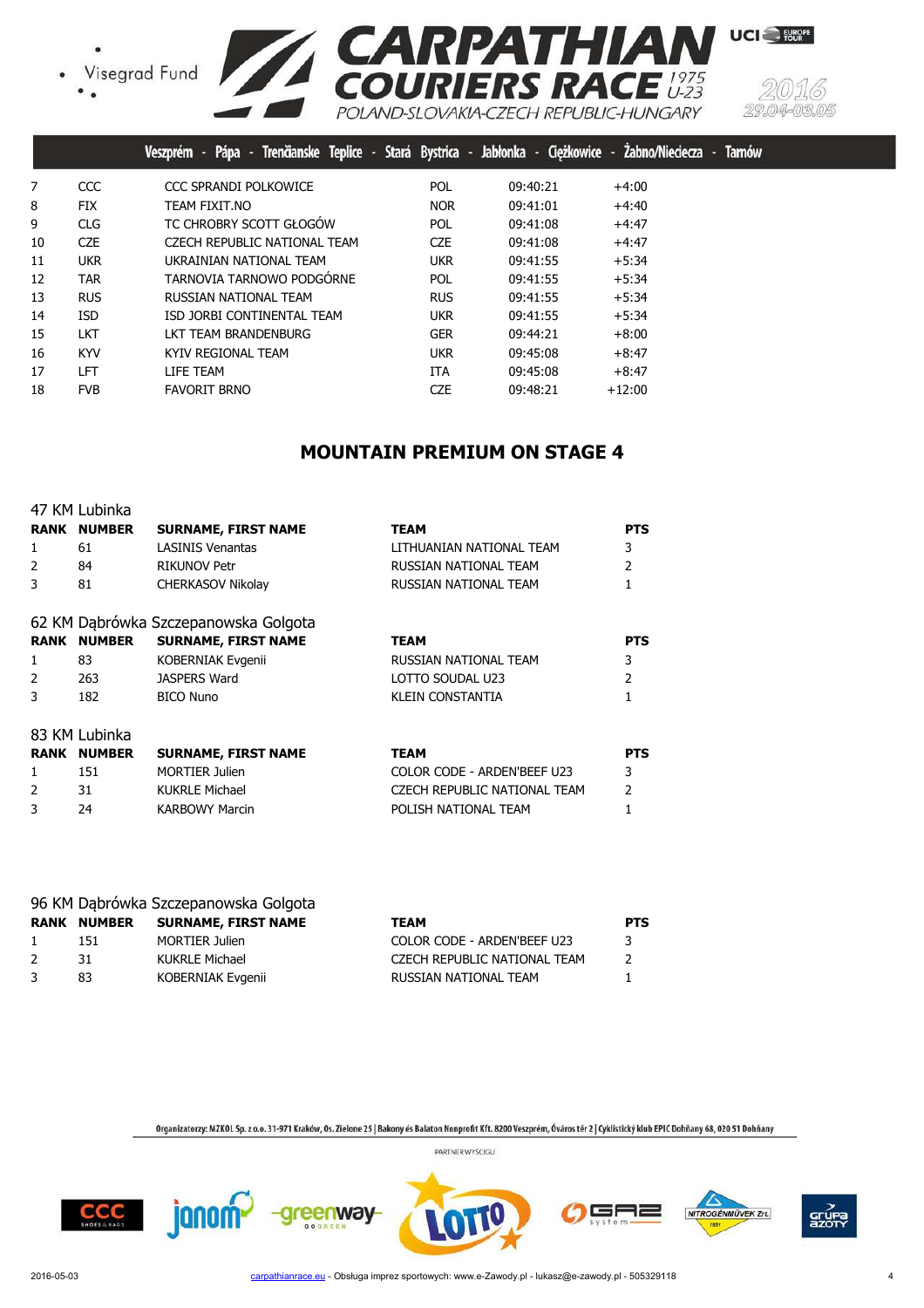





Veszprém - Pápa - Trenčianske Teplice - Stará Bystrica - Jabłonka - Ciężkowice - Żabno/Nieciecza - Tarnów

# **INTERMEDIATE SPRINTS ON STAGE 4**

|      | 16 KM Zabno        |                            |                            |                |            |
|------|--------------------|----------------------------|----------------------------|----------------|------------|
| RANK | <b>NUMBER</b>      | <b>SURNAME, FIRST NAME</b> | <b>TEAM</b>                | <b>PTS</b>     | <b>BON</b> |
| 1    | 21                 | SAJNOK Szymon              | POLISH NATIONAL TEAM       | 3              | $-3s.$     |
| 2    | 161                | <b>KANTER Max</b>          | LKT TEAM BRANDENBURG       | $\overline{2}$ | $-2s.$     |
| 3    | 94                 | PALUTA Michał              | CCC SPRANDI POLKOWICE      |                | $-1$ s.    |
|      | 41 KM Koszyce Małe |                            |                            |                |            |
|      | <b>RANK NUMBER</b> | <b>SURNAME, FIRST NAME</b> | <b>TEAM</b>                | <b>PTS</b>     | <b>BON</b> |
| 1    | 164                | <b>FRAHM Jasper</b>        | LKT TEAM BRANDENBURG       | 3              | $-3s$ .    |
| 2    | 114                | <b>NATAROV Yuriy</b>       | <b>ASTANA CITY</b>         | $\overline{2}$ | $-2$ s.    |
| 3    | 191                | KLEPIKOV Ilya              | ISD JORBI CONTINENTAL TEAM |                | $-1$ s.    |

Organizatorzy: MZKOL Sp. z o.o. 31-971 Kraków, Os. Zielone 25 | Bakony és Balaton Nonprofit Kft. 8200 Veszprém, Óváros tér 2 | Cyklistický klub EPIC Dohňany 68, 020 51 Dohňany









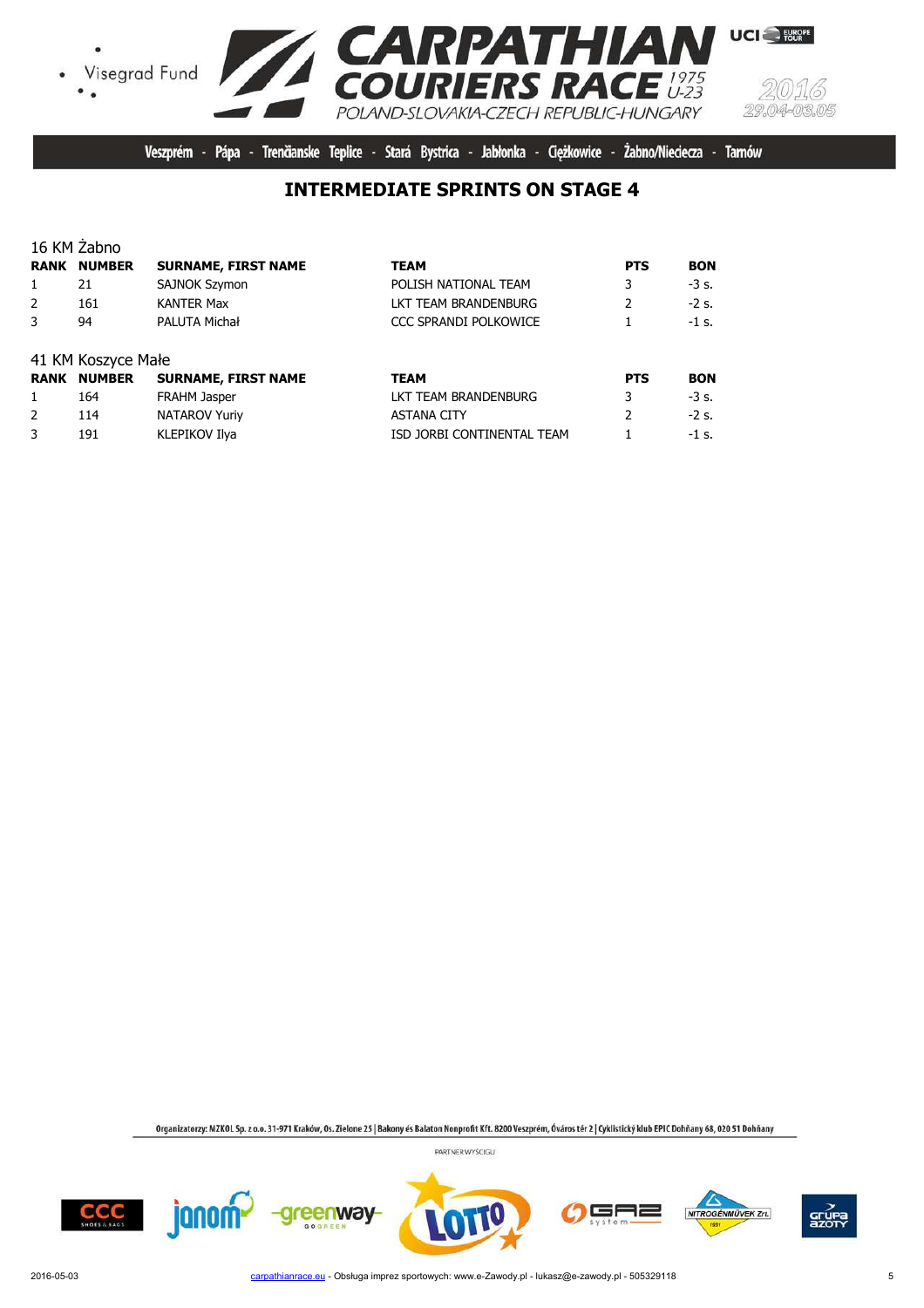

Veszprém - Pápa - Trenčianske Teplice - Stará Bystrica - Jabłonka - Ciężkowice - Żabno/Nieciecza - Tarnów

### **INDIVIDUAL GENERAL CLASSIFICATION AFTER STAGE 4 - LOTTO**

#### DISTANCE OF STAGE KM: 560.00

 $\bullet$ 

| AVERAGE SPEED: 42.6 km/h |  |
|--------------------------|--|
|                          |  |

| <b>RANK NO</b> |     | <b>UCI CODE</b> | <b>SURNAME, FIRST NAME</b> | <b>TEAM</b>                  | <b>TIME</b> | DIFF.   |
|----------------|-----|-----------------|----------------------------|------------------------------|-------------|---------|
| $\mathbf{1}$   | 185 | NZL19940123     | <b>SCHREURS Hamish</b>     | <b>KLEIN CONSTANTIA</b>      | 13:08:40    |         |
| 2              | 94  | POL19951004     | PALUTA Michał              | CCC SPRANDI POLKOWICE        | 13:08:50    | $+10$   |
| 3              | 161 | GER19971022     | *KANTER Max                | LKT TEAM BRANDENBURG         | 13:08:51    | $+11$   |
| 4              | 121 | AUT19940116     | <b>BOSMAN Patrick</b>      | TIROL CYCLING TEAM           | 13:09:00    | $+20$   |
| 5              | 41  | LAT19940818     | <b>NEILANDS Kristis</b>    | LATVIAN NATIONAL TEAM        | 13:09:02    | $+22$   |
| 6              | 183 | ESP19950107     | <b>MAS Enric</b>           | <b>KLEIN CONSTANTIA</b>      | 13:09:03    | $+23$   |
| 7              | 261 | BEL19970113     | *CASTRIQUE Jonas           | LOTTO SOUDAL U23             | 13:09:03    | $+23$   |
| 8              | 163 | GER19950510     | ROHDE Leon R.              | LKT TEAM BRANDENBURG         | 13:09:05    | $+25$   |
| 9              | 82  | RUS19961207     | *KURIANOV Stepan           | RUSSIAN NATIONAL TEAM        | 13:09:06    | $+26$   |
| 10             | 253 | POL19950215     | <b>KONWA Piotr</b>         | TC CHROBRY SCOTT GŁOGÓW      | 13:09:07    | $+27$   |
| 11             | 123 | AUT19940514     | SCHONBERGER Sebastian      | TIROL CYCLING TEAM           | 13:09:07    | $+27$   |
| 12             | 114 | KAZ19961228     | *NATAROV Yuriy             | <b>ASTANA CITY</b>           | 13:09:07    | $+27$   |
| 13             | 31  | CZE19941117     | <b>KUKRLE Michael</b>      | CZECH REPUBLIC NATIONAL TEAM | 13:09:07    | $+27$   |
| 14             | 154 | BEL19950717     | <b>MERTZ Remy</b>          | COLOR CODE - ARDEN'BEEF U23  | 13:09:08    | $+28$   |
| 15             | 263 | BEL19970630     | *JASPERS Ward              | LOTTO SOUDAL U23             | 13:09:11    | $+31$   |
| 16             | 15  | SVK19940210     | <b>MALOVEC Lubos</b>       | SLOVAKIAN NATIONAL TEAM      | 13:09:11    | $+31$   |
| 17             | 84  | RUS19970224     | *RIKUNOV Petr              | RUSSIAN NATIONAL TEAM        | 13:09:11    | $+31$   |
| 18             | 264 | BEL19970617     | *VANHOUCKE Harm            | LOTTO SOUDAL U23             | 13:09:11    | $+31$   |
| 19             | 124 | AUT19940922     | <b>PAULUS Dennis</b>       | TIROL CYCLING TEAM           | 13:09:14    | $+34$   |
| 20             | 225 | CZE19950713     | SEKANINA Adam              | <b>FAVORIT BRNO</b>          | 13:09:14    | $+34$   |
| 21             | 193 | UKR19960216     | *MALEEV Timur              | ISD JORBI CONTINENTAL TEAM   | 13:09:14    | $+34$   |
| 22             | 273 | POL19960525     | *GÓRECKI Patryk            | POGOŃ MOSTOSTAL PUŁAWY       | 13:09:15    | $+35$   |
| 23             | 215 | ITA19960711     | *PERNIGO Matteo            | LIFE TEAM                    | 13:09:15    | $+35$   |
| 24             | 151 | BEL19970720     | *MORTIER Julien            | COLOR CODE - ARDEN'BEEF U23  | 13:09:18    | $+38$   |
| 25             | 291 | POL19961008     | *ZŁOTOWICZ Patryk          | TKK PACIFIC TORUŃ            | 13:09:24    | $+44$   |
| 26             | 321 | SRB19940309     | <b>BORISAVLJEVIC Milos</b> | TEAM METALAC QUICK           | 13:09:25    | $+45$   |
| 27             | 112 | KAZ19940625     | LUCHSHENKO Sergey          | <b>ASTANA CITY</b>           | 13:09:26    | $+46$   |
| 28             | 95  | POL19940715     | STOSZ Patryk               | CCC SPRANDI POLKOWICE        | 13:09:41    | $+1:01$ |
| 29             | 153 | BEL19960521     | *TAMINIAUX Lionel          | COLOR CODE - ARDEN'BEEF U23  | 13:09:51    | $+1:11$ |
| 30             | 125 | AUT19950121     | <b>WACHTER Alexander</b>   | TIROL CYCLING TEAM           | 13:09:56    | $+1:16$ |
| 31             | 81  | RUS19960926     | *CHERKASOV Nikolay         | RUSSIAN NATIONAL TEAM        | 13:09:57    | $+1:17$ |
| 32             | 301 | POL19940105     | REKITA Szymon              | ALTOPACK-EPPELA-COPPI LUNATA | 13:10:01    | $+1:21$ |
| 33             | 262 | BEL19970502     | *VERWILST Aaron            | LOTTO SOUDAL U23             | 13:10:04    | $+1:24$ |
| 34             | 34  | CZE19970516     | *SORM Jiri                 | CZECH REPUBLIC NATIONAL TEAM | 13:10:08    | $+1:28$ |
| 35             | 92  | POL19950217     | <b>BROŻYNA Piotr</b>       | CCC SPRANDI POLKOWICE        | 13:10:28    | $+1:48$ |
| 36             | 155 | BEL19940522     | <b>ROBEET Ludovic</b>      | COLOR CODE - ARDEN'BEEF U23  | 13:10:30    | $+1:50$ |
| 37             | 101 | NOR19941009     | EIKELAND Ken-Levi          | TEAM FIXIT.NO                | 13:10:35    | $+1:55$ |
| 38             | 232 | POL19940327     | SYKAŁA Wojciech            | TARNOVIA TARNOWO PODGÓRNE    | 13:10:49    | $+2:09$ |
| 39             | 302 | ITA19941128     | <b>ALBAN Matteo</b>        | ALTOPACK-EPPELA-COPPI LUNATA | 13:10:50    | $+2:10$ |
| 40             | 111 | KAZ19960306     | *SHTEIN Grigoriy           | <b>ASTANA CITY</b>           | 13:10:53    | $+2:13$ |
| 41             | 235 | POL19950311     | KRZYWDA Patryk             | TARNOVIA TARNOWO PODGÓRNE    | 13:10:54    | $+2:14$ |
| 42             | 251 | POL19940824     | <b>GRABIS Mateusz</b>      | TC CHROBRY SCOTT GŁOGÓW      | 13:10:55    | $+2:15$ |
| 43             | 294 | POL19971016     | *KUKLEWICZ Karol           | TKK PACIFIC TORUŃ            | 13:10:55    | $+2:15$ |
| 44             | 312 | UKR19950412     | <b>MORUHA Anton</b>        | KYIV REGIONAL TEAM           | 13:10:59    | $+2:19$ |
| 45             | 71  | UKR19970104     | *SHEVCHUK Taras            | UKRAINIAN NATIONAL TEAM      | 13:11:03    | $+2:23$ |
| 46             | 315 | UKR19970923     | *SOLTASIUK Vladyslaw       | KYIV REGIONAL TEAM           | 13:11:05    | $+2:25$ |

Organizatorzy: MZKOL Sp. z o.o. 31-971 Kraków, Os. Zielone 25 | Bakony és Balaton Nonprofit Kft. 8200 Veszprém, Óváros tér 2 | Cyklistický klub EPIC Dohňany 68, 020 51 Dohňany





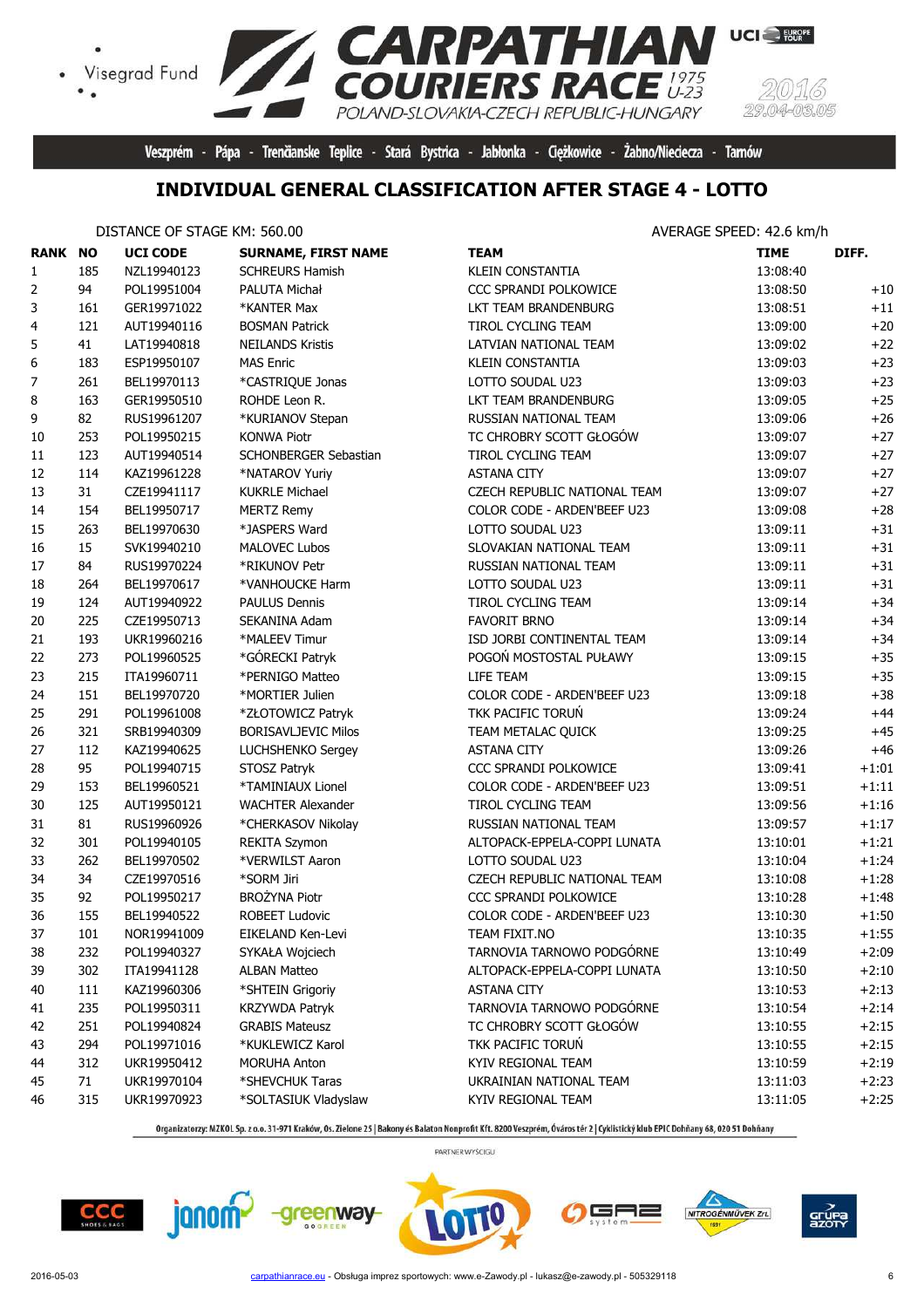

|    |        |             |                       | Veszprém - Pápa - Trenčianske Teplice - Stará Bystrica - Jabłonka - Ciężkowice - Zabno/Nieciecza - Tarnów |          |          |
|----|--------|-------------|-----------------------|-----------------------------------------------------------------------------------------------------------|----------|----------|
| 47 | 182    | POR19940703 | <b>BICO Nuno</b>      | <b>KLEIN CONSTANTIA</b>                                                                                   | 13:11:15 | $+2:35$  |
| 48 | 83     | RUS19950124 | KOBERNIAK Evgenii     | RUSSIAN NATIONAL TEAM                                                                                     | 13:11:26 | $+2:46$  |
| 49 | 32     | CZE19960924 | *CAMDRA Pavel         | CZECH REPUBLIC NATIONAL TEAM                                                                              | 13:11:33 | $+2:53$  |
| 50 | 184    | BEL19961224 | *MOLLY Kenny          | <b>KLEIN CONSTANTIA</b>                                                                                   | 13:11:46 | $+3:06$  |
| 51 | 113    | KAZ19970425 | *TSOY Vladimir        | <b>ASTANA CITY</b>                                                                                        | 13:11:59 | $+3:19$  |
| 52 | 165    | GER19951030 | <b>KESSLER Robert</b> | LKT TEAM BRANDENBURG                                                                                      | 13:12:24 | $+3:44$  |
| 53 | 192    | UKR19950302 | KREMINSKYI Vladyslav  | ISD JORBI CONTINENTAL TEAM                                                                                | 13:12:44 | $+4:04$  |
| 54 | 211    | ITA19940702 | <b>ACCO Francesco</b> | LIFE TEAM                                                                                                 | 13:12:48 | $+4:08$  |
| 55 | 195    | UKR19960208 | *UDOD Rinat           | ISD JORBI CONTINENTAL TEAM                                                                                | 13:12:53 | $+4:13$  |
| 56 | 202    | HUN19951126 | ROZSA Balazs          | <b>SZUPER BETON</b>                                                                                       | 13:12:54 | $+4:14$  |
| 57 | 75     | UKR19951105 | POHORELOV Vladyslav   | UKRAINIAN NATIONAL TEAM                                                                                   | 13:13:37 | $+4:57$  |
| 58 | 24     | POL19950805 | <b>KARBOWY Marcin</b> | POLISH NATIONAL TEAM                                                                                      | 13:13:52 | $+5:12$  |
| 59 | 53     | BLR19960609 | *KARALIOK Yauheni     | BELARUSSIAN NATIONAL TEAM                                                                                 | 13:13:54 | $+5:14$  |
| 60 | 171    | SVK19960130 | *BELLAN Juraj         | DUKLA BANSKA BYSTRICA                                                                                     | 13:14:01 | $+5:21$  |
| 61 | 231    | POL19951124 | PAWLAK Tobiasz        | TARNOVIA TARNOWO PODGÓRNE                                                                                 | 13:14:02 | $+5:22$  |
| 62 | 85     | RUS19970311 | *BORISOV Aleksandr    | RUSSIAN NATIONAL TEAM                                                                                     | 13:14:06 | $+5:26$  |
| 63 | $11\,$ | SVK19941227 | <b>KRAJICEK Matej</b> | SLOVAKIAN NATIONAL TEAM                                                                                   | 13:14:07 | $+5:27$  |
| 64 | 61     | LTU19970226 | *LASINIS Venantas     | LITHUANIAN NATIONAL TEAM                                                                                  | 13:14:07 | $+5:27$  |
| 65 | 33     | CZE19960127 | *SIPOS Marek          | CZECH REPUBLIC NATIONAL TEAM                                                                              | 13:14:10 | $+5:30$  |
| 66 | 191    | UKR19940202 | KLEPIKOV Ilya         | ISD JORBI CONTINENTAL TEAM                                                                                | 13:14:14 | $+5:34$  |
| 67 | 214    | ITA19960827 | *GARZI Lorenzo        | LIFE TEAM                                                                                                 | 13:14:15 | $+5:35$  |
| 68 | 35     | CZE19971201 | *STIBINGER Matej      | CZECH REPUBLIC NATIONAL TEAM                                                                              | 13:14:23 | $+5:43$  |
| 69 | 313    | UKR19940518 | KOZACHENKO Serhii     | KYIV REGIONAL TEAM                                                                                        | 13:14:24 | $+5:44$  |
| 70 | 314    | UKR19960910 | *BONDARENKO Pavlo     | KYIV REGIONAL TEAM                                                                                        | 13:14:24 | $+5:44$  |
| 71 | 223    | CZE19950830 | <b>FIALA Petr</b>     | <b>FAVORIT BRNO</b>                                                                                       | 13:14:24 | $+5:44$  |
| 72 | 164    | GER19960307 | *FRAHM Jasper         | LKT TEAM BRANDENBURG                                                                                      | 13:14:32 | $+5:52$  |
| 73 | 93     | POL19960102 | *MAŁECKI Kamil        | CCC SPRANDI POLKOWICE                                                                                     | 13:14:36 | $+5:56$  |
| 74 | 224    | CZE19951023 | <b>NEUMAN Dominik</b> | <b>FAVORIT BRNO</b>                                                                                       | 13:14:40 | $+6:00$  |
| 75 | 311    | UKR19950926 | SHUMILOV Yurii        | KYIV REGIONAL TEAM                                                                                        | 13:15:08 | $+6:28$  |
| 76 | 104    | NOR19960716 | *JACOBSEN Andreas     | TEAM FIXIT.NO                                                                                             | 13:15:44 | $+7:04$  |
| 77 | 103    | NOR19960606 | *MADSEN Kristoffer    | TEAM FIXIT.NO                                                                                             | 13:15:53 | $+7:13$  |
| 78 | 255    | POL19960506 | *TUREK Kamil          | TC CHROBRY SCOTT GŁOGÓW                                                                                   | 13:15:53 | $+7:13$  |
| 79 | 54     | BLR19950630 | AKHRAMENKA Yauheni    | BELARUSSIAN NATIONAL TEAM                                                                                 | 13:15:54 | $+7:14$  |
| 80 | 221    | CZE19940222 | DOLEZEL Radovan       | <b>FAVORIT BRNO</b>                                                                                       | 13:15:55 | $+7:15$  |
| 81 | 323    | SRB19940506 | STEFANOVIC Stefan     | TEAM METALAC QUICK                                                                                        | 13:15:58 | $+7:18$  |
| 82 | 213    | ITA19940321 | CARESIA Gianmarco     | LIFE TEAM                                                                                                 | 13:16:45 | $+8:05$  |
| 83 | 162    | GER19940919 | SOBALLA Carl          | LKT TEAM BRANDENBURG                                                                                      | 13:18:30 | $+9:50$  |
| 84 | 72     | UKR19951012 | <b>GLADYSH Roman</b>  | UKRAINIAN NATIONAL TEAM                                                                                   | 13:18:44 | $+10:04$ |
| 85 | 13     | SVK19960612 | *BASKA Denis          | SLOVAKIAN NATIONAL TEAM                                                                                   | 13:24:03 | $+15:23$ |
| 86 | 233    | POL19960127 | *WIEWIÓR Patryk       | TARNOVIA TARNOWO PODGÓRNE                                                                                 | 13:25:40 | $+17:00$ |
| 87 | 204    | HUN19960326 | *MORICZ Daniel        | <b>SZUPER BETON</b>                                                                                       | 13:26:01 | $+17:21$ |
| 88 | 271    | POL19960125 | *SOLIŃSKI Patryk      | POGOŃ MOSTOSTAL PUŁAWY                                                                                    | 13:27:28 | $+18:48$ |
| 89 | 281    | GER19960416 | *JURSS Malte          | KED - STEVENS RADTEAM BERLIN                                                                              | 13:27:51 | $+19:11$ |
| 90 | 254    | POL19961129 | *NOWICKI Kacper       | TC CHROBRY SCOTT GŁOGÓW                                                                                   | 13:31:26 | $+22:46$ |
| 91 | 212    | ITA19950502 | BORDACCHINI Andrea    | LIFE TEAM                                                                                                 | 13:33:58 | $+25:18$ |

Organizatorzy: MZKOL Sp. z o.o. 31-971 Kraków, Os. Zielone 25 | Bakony és Balaton Nonprofit Kft. 8200 Veszprém, Óváros tér 2 | Cyklistický klub EPIC Dohňany 68, 020 51 Dohňany PARTNER WYŚCIGU











(5)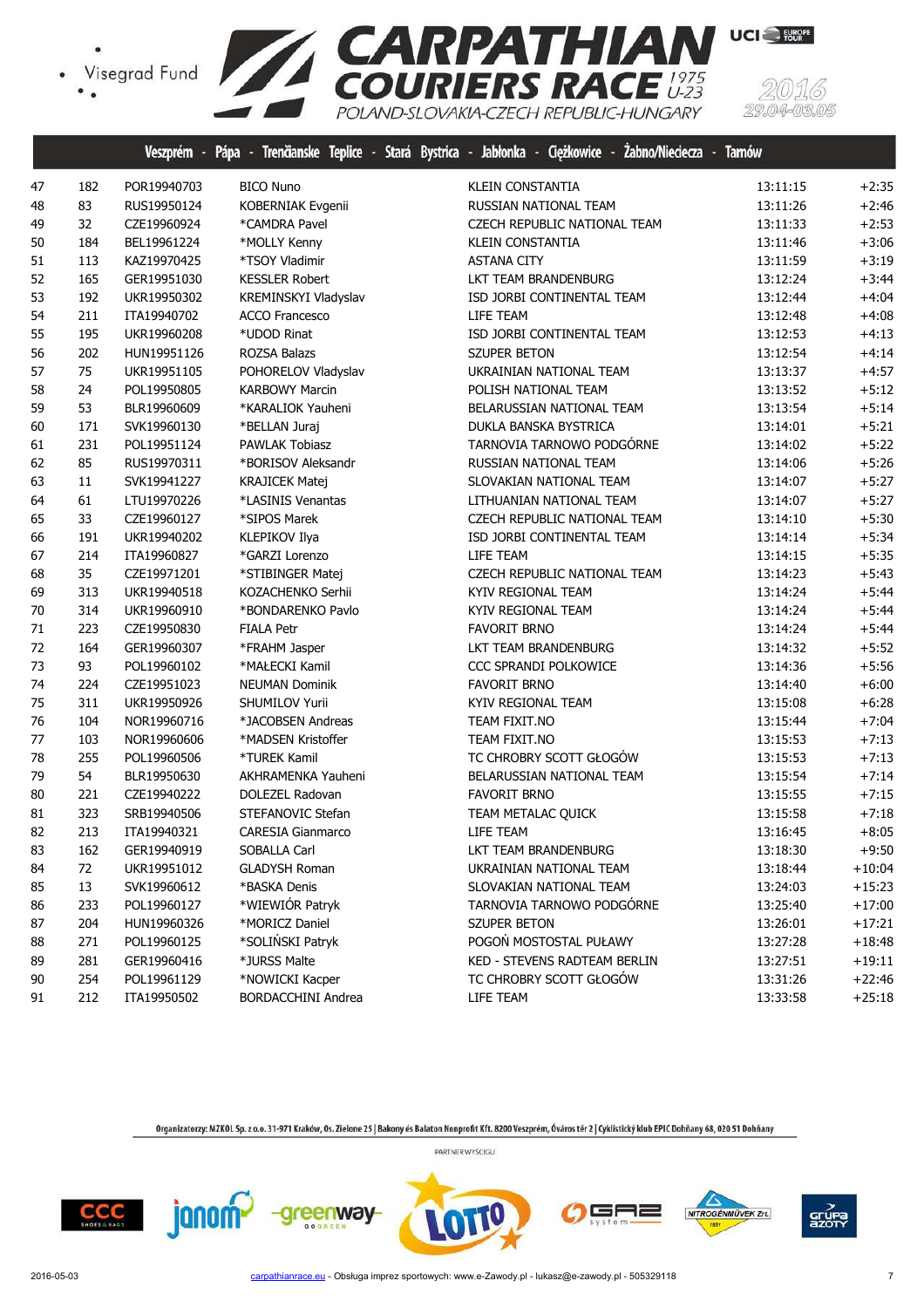

Veszprém - Pápa - Trenčianske Teplice - Stará Bystrica - Jabłonka - Ciężkowice - Żabno/Nieciecza - Tarnów

#### **CLASSIFICATION OF COMPETITORS 19-20 YEARS AFTER STAGE 4 - NITROGENMUVEK**

#### DISTANCE OF STAGE KM: 560.00

 $\bullet$ 

| <b>RANK NO</b>   |     | <b>UCI CODE</b> | <b>SURNAME, FIRST NAME</b> | <b>TEAM</b>                  | <b>TIME</b> | DIFF.    |
|------------------|-----|-----------------|----------------------------|------------------------------|-------------|----------|
| 1                | 161 | GER19971022     | <b>KANTER Max</b>          | LKT TEAM BRANDENBURG         | 13:08:51    |          |
| 2                | 261 | BEL19970113     | CASTRIQUE Jonas            | LOTTO SOUDAL U23             | 13:09:03    | $+12$    |
| 3                | 82  | RUS19961207     | <b>KURIANOV Stepan</b>     | RUSSIAN NATIONAL TEAM        | 13:09:06    | $+15$    |
| 4                | 114 | KAZ19961228     | <b>NATAROV Yuriy</b>       | <b>ASTANA CITY</b>           | 13:09:07    | $+16$    |
| 5                | 263 | BEL19970630     | JASPERS Ward               | LOTTO SOUDAL U23             | 13:09:11    | $+20$    |
| 6                | 84  | RUS19970224     | <b>RIKUNOV Petr</b>        | RUSSIAN NATIONAL TEAM        | 13:09:11    | $+20$    |
| $\boldsymbol{7}$ | 264 | BEL19970617     | <b>VANHOUCKE Harm</b>      | LOTTO SOUDAL U23             | 13:09:11    | $+20$    |
| 8                | 193 | UKR19960216     | <b>MALEEV Timur</b>        | ISD JORBI CONTINENTAL TEAM   | 13:09:14    | $+23$    |
| 9                | 273 | POL19960525     | GÓRECKI Patryk             | POGOŃ MOSTOSTAL PUŁAWY       | 13:09:15    | $+24$    |
| 10               | 215 | ITA19960711     | PERNIGO Matteo             | LIFE TEAM                    | 13:09:15    | $+24$    |
| 11               | 151 | BEL19970720     | <b>MORTIER Julien</b>      | COLOR CODE - ARDEN'BEEF U23  | 13:09:18    | $+27$    |
| 12               | 291 | POL19961008     | ZŁOTOWICZ Patryk           | TKK PACIFIC TORUŃ            | 13:09:24    | $+33$    |
| 13               | 153 | BEL19960521     | <b>TAMINIAUX Lionel</b>    | COLOR CODE - ARDEN'BEEF U23  | 13:09:51    | $+1:00$  |
| 14               | 81  | RUS19960926     | CHERKASOV Nikolay          | RUSSIAN NATIONAL TEAM        | 13:09:57    | $+1:06$  |
| 15               | 262 | BEL19970502     | <b>VERWILST Aaron</b>      | LOTTO SOUDAL U23             | 13:10:04    | $+1:13$  |
| 16               | 34  | CZE19970516     | <b>SORM Jiri</b>           | CZECH REPUBLIC NATIONAL TEAM | 13:10:08    | $+1:17$  |
| 17               | 111 | KAZ19960306     | <b>SHTEIN Grigoriy</b>     | <b>ASTANA CITY</b>           | 13:10:53    | $+2:02$  |
| 18               | 294 | POL19971016     | KUKLEWICZ Karol            | TKK PACIFIC TORUŃ            | 13:10:55    | $+2:04$  |
| 19               | 71  | UKR19970104     | SHEVCHUK Taras             | UKRAINIAN NATIONAL TEAM      | 13:11:03    | $+2:12$  |
| 20               | 315 | UKR19970923     | SOLTASIUK Vladyslaw        | KYIV REGIONAL TEAM           | 13:11:05    | $+2:14$  |
| 21               | 32  | CZE19960924     | <b>CAMDRA Pavel</b>        | CZECH REPUBLIC NATIONAL TEAM | 13:11:33    | $+2:42$  |
| 22               | 184 | BEL19961224     | <b>MOLLY Kenny</b>         | <b>KLEIN CONSTANTIA</b>      | 13:11:46    | $+2:55$  |
| 23               | 113 | KAZ19970425     | <b>TSOY Vladimir</b>       | <b>ASTANA CITY</b>           | 13:11:59    | $+3:08$  |
| 24               | 195 | UKR19960208     | <b>UDOD Rinat</b>          | ISD JORBI CONTINENTAL TEAM   | 13:12:53    | $+4:02$  |
| 25               | 53  | BLR19960609     | KARALIOK Yauheni           | BELARUSSIAN NATIONAL TEAM    | 13:13:54    | $+5:03$  |
| 26               | 171 | SVK19960130     | <b>BELLAN Juraj</b>        | DUKLA BANSKA BYSTRICA        | 13:14:01    | $+5:10$  |
| 27               | 85  | RUS19970311     | <b>BORISOV Aleksandr</b>   | RUSSIAN NATIONAL TEAM        | 13:14:06    | $+5:15$  |
| 28               | 61  | LTU19970226     | <b>LASINIS Venantas</b>    | LITHUANIAN NATIONAL TEAM     | 13:14:07    | $+5:16$  |
| 29               | 33  | CZE19960127     | <b>SIPOS Marek</b>         | CZECH REPUBLIC NATIONAL TEAM | 13:14:10    | $+5:19$  |
| 30               | 214 | ITA19960827     | GARZI Lorenzo              | LIFE TEAM                    | 13:14:15    | $+5:24$  |
| 31               | 35  | CZE19971201     | STIBINGER Matej            | CZECH REPUBLIC NATIONAL TEAM | 13:14:23    | $+5:32$  |
| 32               | 314 | UKR19960910     | <b>BONDARENKO Pavlo</b>    | KYIV REGIONAL TEAM           | 13:14:24    | $+5:33$  |
| 33               | 164 | GER19960307     | FRAHM Jasper               | LKT TEAM BRANDENBURG         | 13:14:32    | $+5:41$  |
| 34               | 93  | POL19960102     | <b>MAŁECKI Kamil</b>       | <b>CCC SPRANDI POLKOWICE</b> | 13:14:36    | $+5:45$  |
| 35               | 104 | NOR19960716     | <b>JACOBSEN Andreas</b>    | TEAM FIXIT.NO                | 13:15:44    | $+6:53$  |
| 36               | 103 | NOR19960606     | <b>MADSEN Kristoffer</b>   | TEAM FIXIT.NO                | 13:15:53    | $+7:02$  |
| 37               | 255 | POL19960506     | <b>TUREK Kamil</b>         | TC CHROBRY SCOTT GŁOGÓW      | 13:15:53    | $+7:02$  |
| 38               | 13  | SVK19960612     | <b>BASKA Denis</b>         | SLOVAKIAN NATIONAL TEAM      | 13:24:03    | $+15:12$ |
| 39               | 233 | POL19960127     | WIEWIÓR Patryk             | TARNOVIA TARNOWO PODGÓRNE    | 13:25:40    | $+16:49$ |
| 40               | 204 | HUN19960326     | <b>MORICZ Daniel</b>       | SZUPER BETON                 | 13:26:01    | $+17:10$ |
| 41               | 271 | POL19960125     | SOLIŃSKI Patryk            | POGOŃ MOSTOSTAL PUŁAWY       | 13:27:28    | $+18:37$ |
| 42               | 281 | GER19960416     | <b>JURSS Malte</b>         | KED - STEVENS RADTEAM BERLIN | 13:27:51    | $+19:00$ |
| 43               | 254 | POL19961129     | NOWICKI Kacper             | TC CHROBRY SCOTT GŁOGÓW      | 13:31:26    | $+22:35$ |

Organizatorzy: MZKOL Sp. z o.o. 31-971 Kraków, Os. Zielone 25 | Bakony és Balaton Nonprofit Kft. 8200 Veszprém, Óváros tér 2 | Cyklistický klub EPIC Dohňany 68, 020 51 Dohňany PARTNER WYŚCIGU

 $CCC$ 

janom-

-greenway-

╕═

NITROGÉNMŰVEK Zrt.

grue<br>azot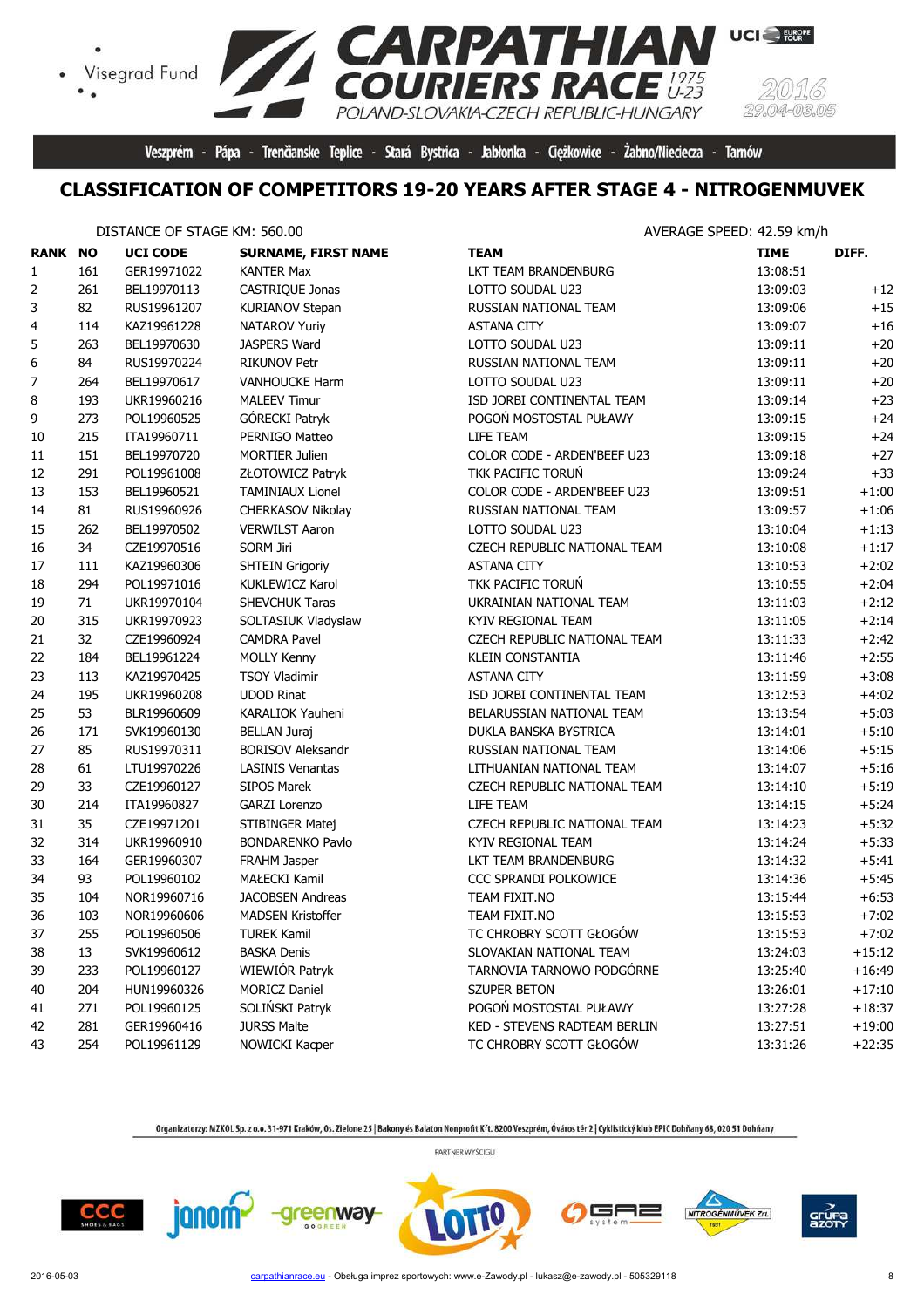Visegrad Fund  $\bullet$ 



**UCI** EUROPE

Z CA

Veszprém - Pápa - Trenčianske Teplice - Stará Bystrica - Jabłonka - Ciężkowice - Żabno/Nieciecza - Tarnów

POLAND-SLOVAKIA-CZECH REPUBLIC-HUNGARY

#### **TEAM CLASSIFICATION AFTER STAGE 4 - GRUPA AZOTY**

|                | <b>RANK UCI CODE</b> | <b>TEAM</b>                  | <b>COUNTRY</b> | <b>TIME</b> | DIFF.    |
|----------------|----------------------|------------------------------|----------------|-------------|----------|
| 1              | TIR                  | TIROL CYCLING TEAM           | <b>AUT</b>     | 39:27:21    |          |
| $\overline{2}$ | <b>KLC</b>           | <b>KLEIN CONSTANTIA</b>      | <b>CZE</b>     | 39:27:57    | $+36$    |
| 3              | <b>CCA</b>           | COLOR CODE - ARDEN'BEEF U23  | <b>BEL</b>     | 39:28:08    | $+47$    |
| $\overline{4}$ | <b>LTS</b>           | LOTTO SOUDAL U23             | <b>BEL</b>     | 39:28:15    | $+54$    |
| 5              | <b>TSE</b>           | <b>ASTANA CITY</b>           | KAZ            | 39:29:20    | $+1:59$  |
| 6              | CCC                  | CCC SPRANDI POLKOWICE        | <b>POL</b>     | 39:32:32    | $+5:11$  |
| 7              | <b>RUS</b>           | RUSSIAN NATIONAL TEAM        | <b>RUS</b>     | 39:33:01    | $+5:40$  |
| 8              | <b>CZE</b>           | CZECH REPUBLIC NATIONAL TEAM | <b>CZE</b>     | 39:34:08    | $+6:47$  |
| 9              | <b>TAR</b>           | TARNOVIA TARNOWO PODGÓRNE    | <b>POL</b>     | 39:35:45    | $+8:24$  |
| 10             | <b>CLG</b>           | TC CHROBRY SCOTT GŁOGÓW      | POL            | 39:35:56    | $+8:35$  |
| 11             | <b>LKT</b>           | LKT TEAM BRANDENBURG         | <b>GER</b>     | 39:36:41    | $+9:20$  |
| 12             | <b>ISD</b>           | ISD JORBI CONTINENTAL TEAM   | <b>UKR</b>     | 39:37:00    | $+9:39$  |
| 13             | LFT                  | LIFE TEAM                    | <b>ITA</b>     | 39:38:45    | $+11:24$ |
| 14             | <b>UKR</b>           | UKRAINIAN NATIONAL TEAM      | <b>UKR</b>     | 39:38:45    | $+11:24$ |
| 15             | <b>FIX</b>           | TEAM FIXIT.NO                | <b>NOR</b>     | 39:38:49    | +11:28   |
| 16             | <b>KYV</b>           | KYIV REGIONAL TEAM           | <b>UKR</b>     | 39:39:24    | $+12:03$ |
| 17             | <b>FVB</b>           | <b>FAVORIT BRNO</b>          | <b>CZE</b>     | 39:41:30    | +14:09   |
| 18             | <b>SVK</b>           | SLOVAKIAN NATIONAL TEAM      | <b>SVK</b>     | 39:45:17    | $+17:56$ |

#### **CLASSIFICATION BY PLACES AFTER STAGE 4 - GREENWAY**

| <b>RANK NO</b> |     | <b>UCI CODE</b> | <b>SURNAME, FIRST NAME</b> | <b>TEAM</b>                  | <b>PTS</b> |
|----------------|-----|-----------------|----------------------------|------------------------------|------------|
| 1              | 185 | NZL19940123     | <b>SCHREURS Hamish</b>     | <b>KLEIN CONSTANTIA</b>      | 48         |
| 2              | 94  | POL19951004     | PALUTA Michał              | <b>CCC SPRANDI POLKOWICE</b> | 39         |
| 3              | 161 | GER19971022     | *KANTER Max                | LKT TEAM BRANDENBURG         | 37         |
| 4              | 261 | BEL19970113     | *CASTRIQUE Jonas           | LOTTO SOUDAL U23             | 35         |
| 5              | 41  | LAT19940818     | <b>NEILANDS Kristis</b>    | LATVIAN NATIONAL TEAM        | 32         |
| 6              | 121 | AUT19940116     | <b>BOSMAN Patrick</b>      | <b>TIROL CYCLING TEAM</b>    | 30         |
| 7              | 111 | KAZ19960306     | *SHTEIN Grigoriy           | <b>ASTANA CITY</b>           | 27         |
| 8              | 15  | SVK19940210     | <b>MALOVEC Lubos</b>       | SLOVAKIAN NATIONAL TEAM      | 26         |
| 9              | 31  | CZE19941117     | <b>KUKRLE Michael</b>      | CZECH REPUBLIC NATIONAL TEAM | 24         |
| 10             | 273 | POL19960525     | *GÓRECKI Patryk            | POGOŃ MOSTOSTAL PUŁAWY       | 20         |
| 11             | 163 | GER19950510     | ROHDE Leon R.              | LKT TEAM BRANDENBURG         | 19         |
| 12             | 125 | AUT19950121     | <b>WACHTER Alexander</b>   | <b>TIROL CYCLING TEAM</b>    | 19         |
| 13             | 123 | AUT19940514     | SCHONBERGER Sebastian      | <b>TIROL CYCLING TEAM</b>    | 17         |
| 14             | 215 | ITA19960711     | *PERNIGO Matteo            | LIFE TEAM                    | 16         |
| 15             | 262 | BEL19970502     | *VERWILST Aaron            | LOTTO SOUDAL U23             | 16         |
| 16             | 151 | BEL19970720     | *MORTIER Julien            | COLOR CODE - ARDEN'BEEF U23  | 15         |
| 17             | 184 | BEL19961224     | *MOLLY Kenny               | <b>KLEIN CONSTANTIA</b>      | 15         |
| 18             | 263 | BEL19970630     | *JASPERS Ward              | LOTTO SOUDAL U23             | 14         |
| 19             | 53  | BLR19960609     | *KARALIOK Yauheni          | BELARUSSIAN NATIONAL TEAM    | 14         |
| 20             | 154 | BEL19950717     | <b>MERTZ Remy</b>          | COLOR CODE - ARDEN'BEEF U23  | 13         |
| 21             | 231 | POL19951124     | <b>PAWLAK Tobiasz</b>      | TARNOVIA TARNOWO PODGÓRNE    | 10         |
| 22             | 183 | ESP19950107     | <b>MAS Enric</b>           | <b>KLEIN CONSTANTIA</b>      | 9          |
| 23             | 321 | SRB19940309     | <b>BORISAVLJEVIC Milos</b> | TEAM METALAC QUICK           | 9          |
| 24             | 191 | UKR19940202     | KLEPIKOV Ilya              | ISD JORBI CONTINENTAL TEAM   | 9          |
| 25             | 82  | RUS19961207     | *KURIANOV Stepan           | RUSSIAN NATIONAL TEAM        | 8          |

Organizatorzy: MZKOL Sp. z o.o. 31-971 Kraków, Os. Zielone 25 | Bakony és Balaton Nonprofit Kft. 8200 Veszprém, Óváros tér 2 | Cyklistický klub EPIC Dohňany 68, 020 51 Dohňany





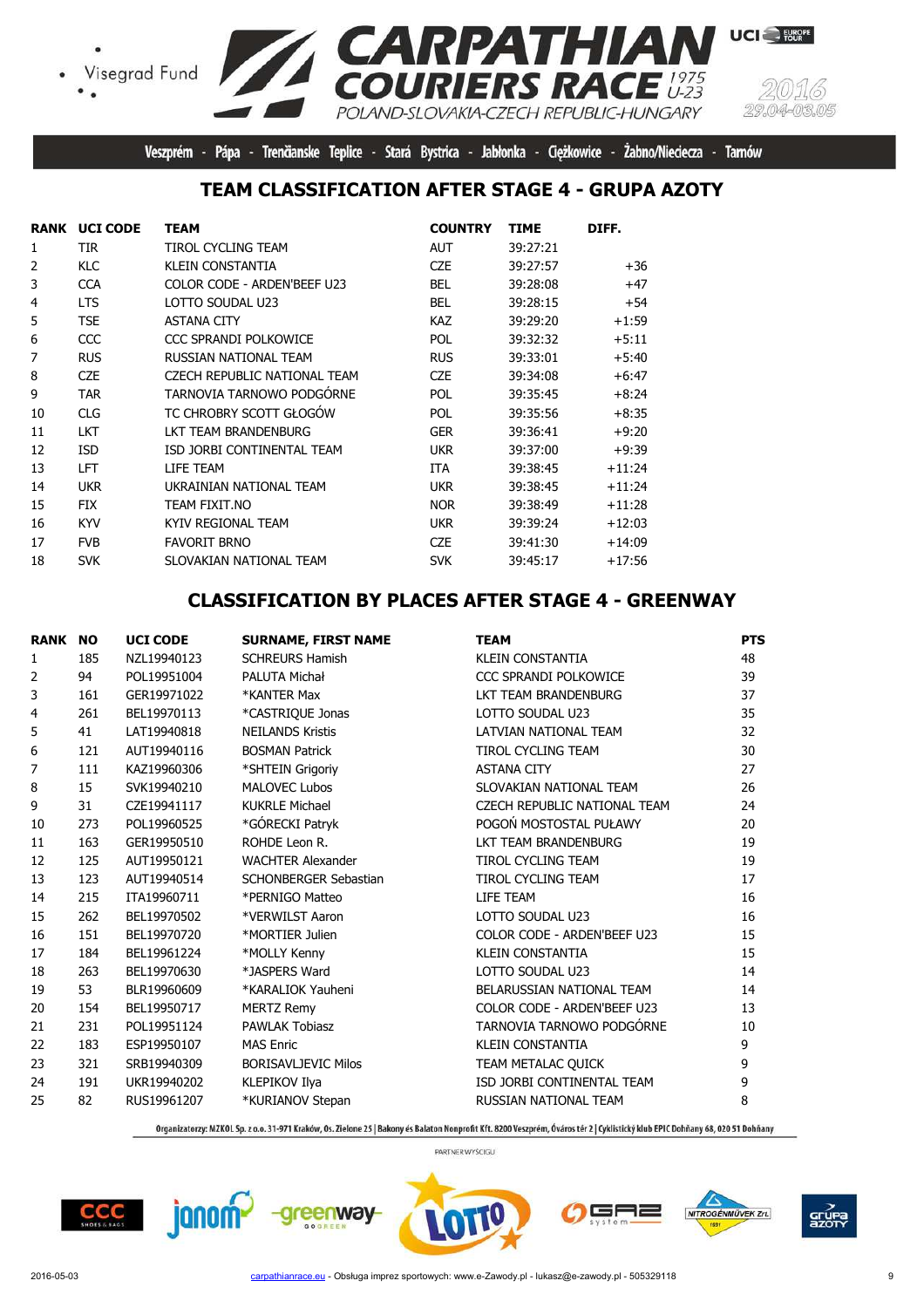· Visegrad Fund



|    |     |              |                     | Veszprém - Pápa - Trenčianske Teplice - Stará Bystrica - Jabłonka - Ciężkowice - Żabno/Nieciecza - Tarnów |   |
|----|-----|--------------|---------------------|-----------------------------------------------------------------------------------------------------------|---|
| 26 | 84  | RUS19970224  | *RIKUNOV Petr       | RUSSIAN NATIONAL TEAM                                                                                     |   |
| 27 | 232 | POL19940327  | SYKAŁA Wojciech     | TARNOVIA TARNOWO PODGÓRNE                                                                                 | 5 |
| 28 | 101 | NOR19941009  | EIKELAND Ken-Levi   | TEAM FIXIT.NO                                                                                             | 3 |
| 29 | 85  | RUS19970311  | *BORISOV Aleksandr  | RUSSIAN NATIONAL TEAM                                                                                     | 3 |
| 30 | 302 | ITA19941128  | <b>ALBAN Matteo</b> | ALTOPACK-EPPELA-COPPI LUNATA                                                                              | 2 |
| 31 | 253 | POI 19950215 | <b>KONWA Piotr</b>  | TC CHROBRY SCOTT GŁOGÓW                                                                                   |   |
|    |     |              |                     |                                                                                                           |   |

### **MOUNTAINS CLASSIFICATION AFTER STAGE 4 - CCC**

| RANK | <b>NO</b> | <b>UCI CODE</b> | <b>SURNAME, FIRST NAME</b> | <b>TEAM</b>                  | <b>PTS</b>    |
|------|-----------|-----------------|----------------------------|------------------------------|---------------|
| 1    | 83        | RUS19950124     | <b>KOBERNIAK Evgenii</b>   | RUSSIAN NATIONAL TEAM        | 14            |
| 2    | 183       | ESP19950107     | <b>MAS Enric</b>           | KLEIN CONSTANTIA             | 6             |
| 3    | 151       | BEL19970720     | *MORTIER Julien            | COLOR CODE - ARDEN'BEEF U23  | 6             |
| 4    | 182       | POR19940703     | <b>BICO Nuno</b>           | <b>KLEIN CONSTANTIA</b>      | 6             |
| 5    | 41        | LAT19940818     | <b>NEILANDS Kristis</b>    | LATVIAN NATIONAL TEAM        | 4             |
| 6    | 31        | CZE19941117     | <b>KUKRLE Michael</b>      | CZECH REPUBLIC NATIONAL TEAM | 4             |
| 7    | 263       | BEL19970630     | *JASPERS Ward              | LOTTO SOUDAL U23             | 4             |
| 8    | 61        | LTU19970226     | *LASINIS Venantas          | LITHUANIAN NATIONAL TEAM     | 3             |
| 9    | 185       | NZL19940123     | <b>SCHREURS Hamish</b>     | <b>KLEIN CONSTANTIA</b>      |               |
| 10   | 84        | RUS19970224     | *RIKUNOV Petr              | RUSSIAN NATIONAL TEAM        |               |
| 11   | 232       | POL19940327     | SYKAŁA Wojciech            | TARNOVIA TARNOWO PODGÓRNE    | $\mathcal{P}$ |
| 12   | 81        | RUS19960926     | *CHERKASOV Nikolay         | RUSSIAN NATIONAL TEAM        |               |
| 13   | 301       | POL19940105     | REKITA Szymon              | ALTOPACK-EPPELA-COPPI LUNATA |               |
| 14   | 302       | ITA19941128     | <b>ALBAN Matteo</b>        | ALTOPACK-EPPELA-COPPI LUNATA |               |
| 15   | 24        | POL19950805     | <b>KARBOWY Marcin</b>      | POLISH NATIONAL TEAM         |               |
| 16   | 162       | GER19940919     | SOBALLA Carl               | LKT TEAM BRANDENBURG         |               |

### **CLASSIFICATION BY POINTS AFTER STAGE 4 - JANOM**

| <b>RANK</b> | <b>NO</b> | <b>UCI CODE</b> | <b>SURNAME, FIRST NAME</b> | <b>TEAM</b>                  | <b>PTS</b> |
|-------------|-----------|-----------------|----------------------------|------------------------------|------------|
| 1           | 185       | NZL19940123     | <b>SCHREURS Hamish</b>     | <b>KLEIN CONSTANTIA</b>      | 5.         |
| 2           | 95        | POL19940715     | STOSZ Patryk               | <b>CCC SPRANDI POLKOWICE</b> | 4          |
| 3           | 114       | KAZ19961228     | *NATAROV Yuriy             | ASTANA CITY                  | 4          |
| 4           | 164       | GER19960307     | *FRAHM Jasper              | LKT TEAM BRANDENBURG         |            |
| 5           | 94        | POL19951004     | PALUTA Michał              | CCC SPRANDI POLKOWICE        |            |
| 6           | 161       | GER19971022     | *KANTER Max                | LKT TEAM BRANDENBURG         |            |
| 7           | 163       | GER19950510     | ROHDE Leon R.              | LKT TEAM BRANDENBURG         |            |
| 8           | 123       | AUT19940514     | SCHONBERGER Sebastian      | TIROL CYCLING TEAM           |            |
| 9           | 153       | BEL19960521     | *TAMINIAUX Lionel          | COLOR CODE - ARDEN'BEEF U23  |            |
| 10          | 125       | AUT19950121     | <b>WACHTER Alexander</b>   | TIROL CYCLING TEAM           |            |
| 11          | 261       | BEL19970113     | *CASTRIOUE Jonas           | LOTTO SOUDAL U23             |            |
| 12          | 253       | POL19950215     | <b>KONWA Piotr</b>         | TC CHROBRY SCOTT GŁOGÓW      |            |
| 13          | 191       | UKR19940202     | <b>KLEPIKOV Ilya</b>       | ISD JORBI CONTINENTAL TEAM   |            |

Organizatorzy: MZKOL Sp. z o.o. 31-971 Kraków, Os. Zielone 25 | Bakony és Balaton Nonprofit Kft. 8200 Veszprém, Óváros tér 2 | Cyklistický klub EPIC Dohňany 68, 020 51 Dohňany PARTNER WYŚCIGU





-greenway-





15.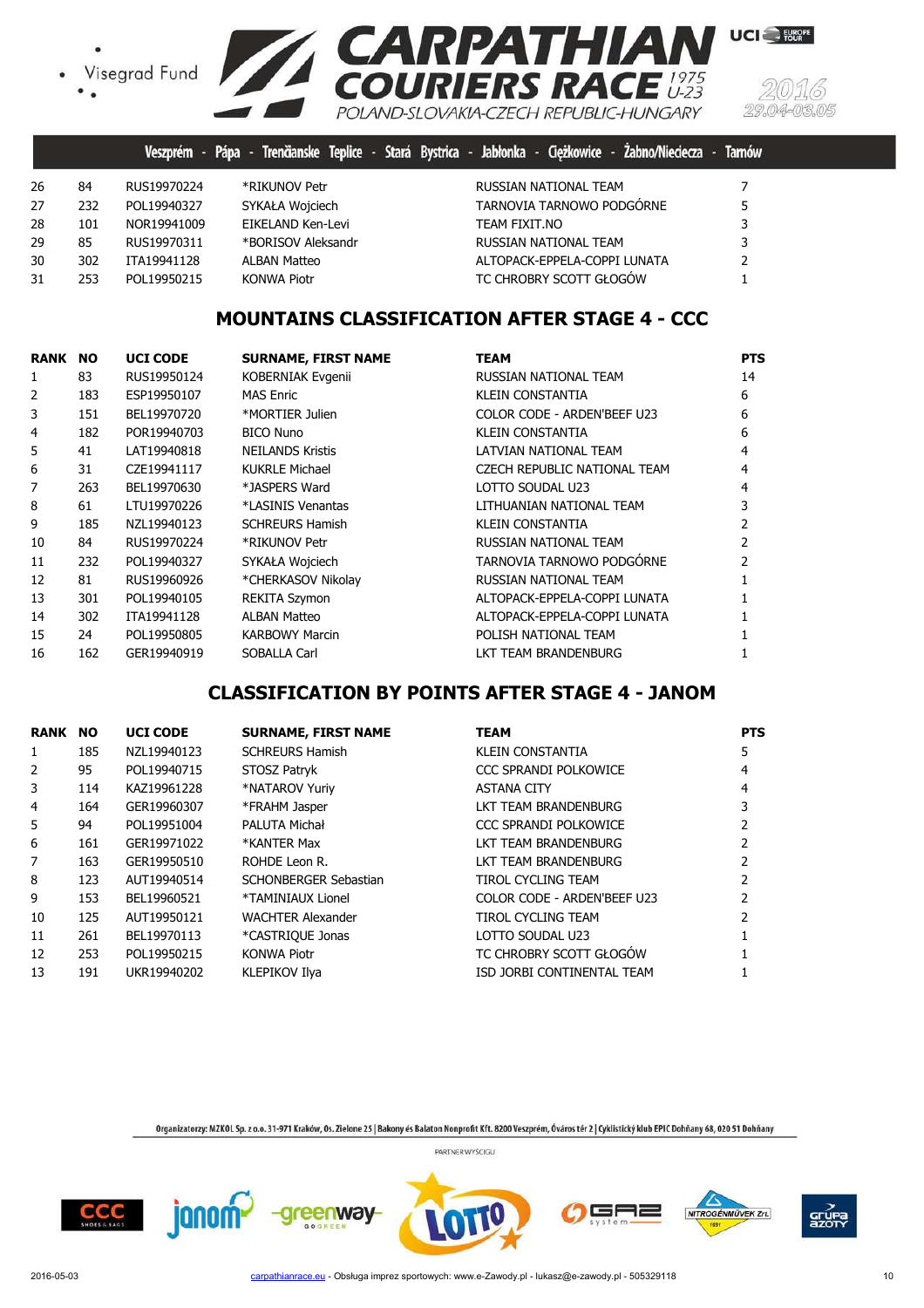## Visegrad Fund  $\bullet$

(5)  $29.04$  $-03.05$ 

**UCI** EUROPE

Veszprém - Pápa - Trenčianske Teplice - Stará Bystrica - Jabłonka - Ciężkowice - Żabno/Nieciecza - Tarnów

#### **CLASSIFICATION OF THE ADVANCING AFTER STAGE 3 - GAZ-SYSTEM**

**RPATHIAN**<br>JRIERS RACE<sup>1975</sup>

POLAND-SLOVAKIA-CZECH REPUBLIC-HUNGARY

| <b>RANK NO</b> |     | <b>UCI CODE</b> | <b>SURNAME, FIRST NAME</b> | <b>TEAM</b>                  | <b>STAGE 1</b> | <b>AFTER STAGE 3</b> | DIFF. |
|----------------|-----|-----------------|----------------------------|------------------------------|----------------|----------------------|-------|
| $\mathbf{1}$   | 321 | SRB19940309     | <b>BORISAVLJEVIC Milos</b> | TEAM METALAC QUICK           | 102            | 35                   | 67    |
| 2              | 112 | KAZ19940625     | <b>LUCHSHENKO Sergey</b>   | <b>ASTANA CITY</b>           | 103            | 36                   | 67    |
| 3              | 291 | POL19961008     | *ZŁOTOWICZ Patryk          | TKK PACIFIC TORUN            | 96             | 33                   | 63    |
| 4              | 304 | ITA19940121     | <b>TORTOMASI Leonardo</b>  | ALTOPACK-EPPELA-COPPI LUNATA | 97             | 34                   | 63    |
| 5              | 92  | POL19950217     | <b>BROŻYNA Piotr</b>       | CCC SPRANDI POLKOWICE        | 126            | 64                   | 62    |
| 6              | 224 | CZE19951023     | <b>NEUMAN Dominik</b>      | <b>FAVORIT BRNO</b>          | 129            | 69                   | 60    |
| 7              | 315 | UKR19970923     | *SOLTASIUK Vladyslaw       | KYIV REGIONAL TEAM           | 132            | 73                   | 59    |
| 8              | 311 | UKR19950926     | SHUMILOV Yurii             | KYIV REGIONAL TEAM           | 133            | 74                   | 59    |
| 9              | 75  | UKR19951105     | POHORELOV Vladyslav        | UKRAINIAN NATIONAL TEAM      | 146            | 90                   | 56    |
| 10             | 223 | CZE19950830     | <b>FIALA Petr</b>          | <b>FAVORIT BRNO</b>          | 118            | 63                   | 55    |
| 11             | 313 | UKR19940518     | KOZACHENKO Serhii          | KYIV REGIONAL TEAM           | 115            | 61                   | 54    |
| 12             | 314 | UKR19960910     | *BONDARENKO Pavlo          | KYIV REGIONAL TEAM           | 116            | 62                   | 54    |
| 13             | 213 | ITA19940321     | <b>CARESIA Gianmarco</b>   | LIFE TEAM                    | 141            | 89                   | 52    |
| 15             | 182 | POR19940703     | <b>BICO Nuno</b>           | <b>KLEIN CONSTANTIA</b>      | 125            | 75                   | 50    |
| 16             | 72  | UKR19951012     | <b>GLADYSH Roman</b>       | UKRAINIAN NATIONAL TEAM      | 147            | 99                   | 48    |
| 17             | 151 | BEL19970720     | *MORTIER Julien            | COLOR CODE - ARDEN'BEEF U23  | 74             | 32                   | 42    |
| 18             | 131 | GBR19940226     | <b>PEARSON Daniel</b>      | TEAM WIGGINS                 | 72             | 31                   | 41    |
| 19             | 144 | NED19940507     | <b>BOS Maikel</b>          | CYCLINGTEAM JO PIELS         | 100            | 59                   | 41    |
| 20             | 71  | UKR19970104     | *SHEVCHUK Taras            | UKRAINIAN NATIONAL TEAM      | 101            | 60                   | 41    |
| 21             | 15  | SVK19940210     | <b>MALOVEC Lubos</b>       | SLOVAKIAN NATIONAL TEAM      | 60             | 20                   | 40    |
| 22             | 262 | BEL19970502     | *VERWILST Aaron            | LOTTO SOUDAL U23             | 68             | 30                   | 38    |
| 23             | 214 | ITA19960827     | *GARZI Lorenzo             | LIFE TEAM                    | 94             | 58                   | 36    |
| 24             | 285 | GER19940616     | <b>CARSTENSEN Lucas</b>    | KED - STEVENS RADTEAM BERLIN | 128            | 92                   | 36    |
| 25             | 191 | UKR19940202     | KLEPIKOV Ilya              | ISD JORBI CONTINENTAL TEAM   | 91             | 57                   | 34    |
| 26             | 13  | SVK19960612     | *BASKA Denis               | SLOVAKIAN NATIONAL TEAM      | 144            | 112                  | 32    |
| 27             | 163 | GER19950510     | ROHDE Leon R.              | LKT TEAM BRANDENBURG         | 39             | 9                    | 30    |
| 29             | 312 | UKR19950412     | <b>MORUHA Anton</b>        | KYIV REGIONAL TEAM           | 85             | 56                   | 29    |
| 30             | 303 | ITA19960607     | *FUGGIANO Rocco            | ALTOPACK-EPPELA-COPPI LUNATA | 98             | 70                   | 28    |
| 31             | 305 | POL19950604     | SZELĄG Gracjan             | ALTOPACK-EPPELA-COPPI LUNATA | 82             | 55                   | 27    |
| 32             | 41  | LAT19940818     | <b>NEILANDS Kristis</b>    | LATVIAN NATIONAL TEAM        | 32             | 6                    | 26    |
| 33             | 61  | LTU19970226     | *LASINIS Venantas          | LITHUANIAN NATIONAL TEAM     | 80             | 54                   | 26    |
| 35             | 202 | HUN19951126     | <b>ROZSA Balazs</b>        | SZUPER BETON                 | 111            | 86                   | 25    |
| 36             | 33  | CZE19960127     | *SIPOS Marek               | CZECH REPUBLIC NATIONAL TEAM | 77             | 53                   | 24    |
| 37             | 123 | AUT19940514     | SCHONBERGER Sebastian      | <b>TIROL CYCLING TEAM</b>    | 34             | 12                   | 22    |
| 38             | 273 | POL19960525     | *GÓRECKI Patryk            | POGOŃ MOSTOSTAL PUŁAWY       | 50             | 28                   | 22    |
| 39             | 215 | ITA19960711     | *PERNIGO Matteo            | LIFE TEAM                    | 51             | 29                   | 22    |
| 40             | 195 | UKR19960208     | *UDOD Rinat                | ISD JORBI CONTINENTAL TEAM   | 107            | 85                   | 22    |
| 41             | 212 | ITA19950502     | <b>BORDACCHINI Andrea</b>  | LIFE TEAM                    | 143            | 121                  | 22    |
| 43             | 294 | POL19971016     | *KUKLEWICZ Karol           | TKK PACIFIC TORUN            | 73             | 52                   | 21    |
| 44             | 24  | POL19950805     | KARBOWY Marcin             | POLISH NATIONAL TEAM         | 112            | 91                   | 21    |
| 45             | 332 | SRB19970116     | *NIMCEVIC Dario            | MUGENRACE TEAM PROLOG        | 140            | 119                  | 21    |
| 46             | 251 | POL19940824     | <b>GRABIS Mateusz</b>      | TC CHROBRY SCOTT GŁOGÓW      | 70             | 50                   | 20    |
| 47             | 34  | CZE19970516     | *SORM Jiri                 | CZECH REPUBLIC NATIONAL TEAM | 71             | 51                   | 20    |
| 48             | 301 | POL19940105     | <b>REKITA Szymon</b>       | ALTOPACK-EPPELA-COPPI LUNATA | 44             | 25                   | 19    |
| 49             | 225 | CZE19950713     | SEKANINA Adam              | <b>FAVORIT BRNO</b>          | 45             | 26                   | 19    |
| 50             | 193 | UKR19960216     | *MALEEV Timur              | ISD JORBI CONTINENTAL TEAM   | 46             | 27                   | 19    |
| 51             | 234 | POL19951216     | KORCZYŃSKI Borys           | TARNOVIA TARNOWO PODGÓRNE    | 139            | 120                  | 19    |
|                |     |                 |                            |                              |                |                      |       |

Organizatorzy: MZKOL Sp. z o.o. 31-971 Kraków, Os. Zielone 25 | Bakony és Balaton Nonprofit Kft. 8200 Veszprém, Óváros tér 2 | Cyklistický klub EPIC Dohňany 68, 020 51 Dohňany

PARTNER WYŚCIGU

5F ╕═



janom<sup>2</sup>

-greenway-

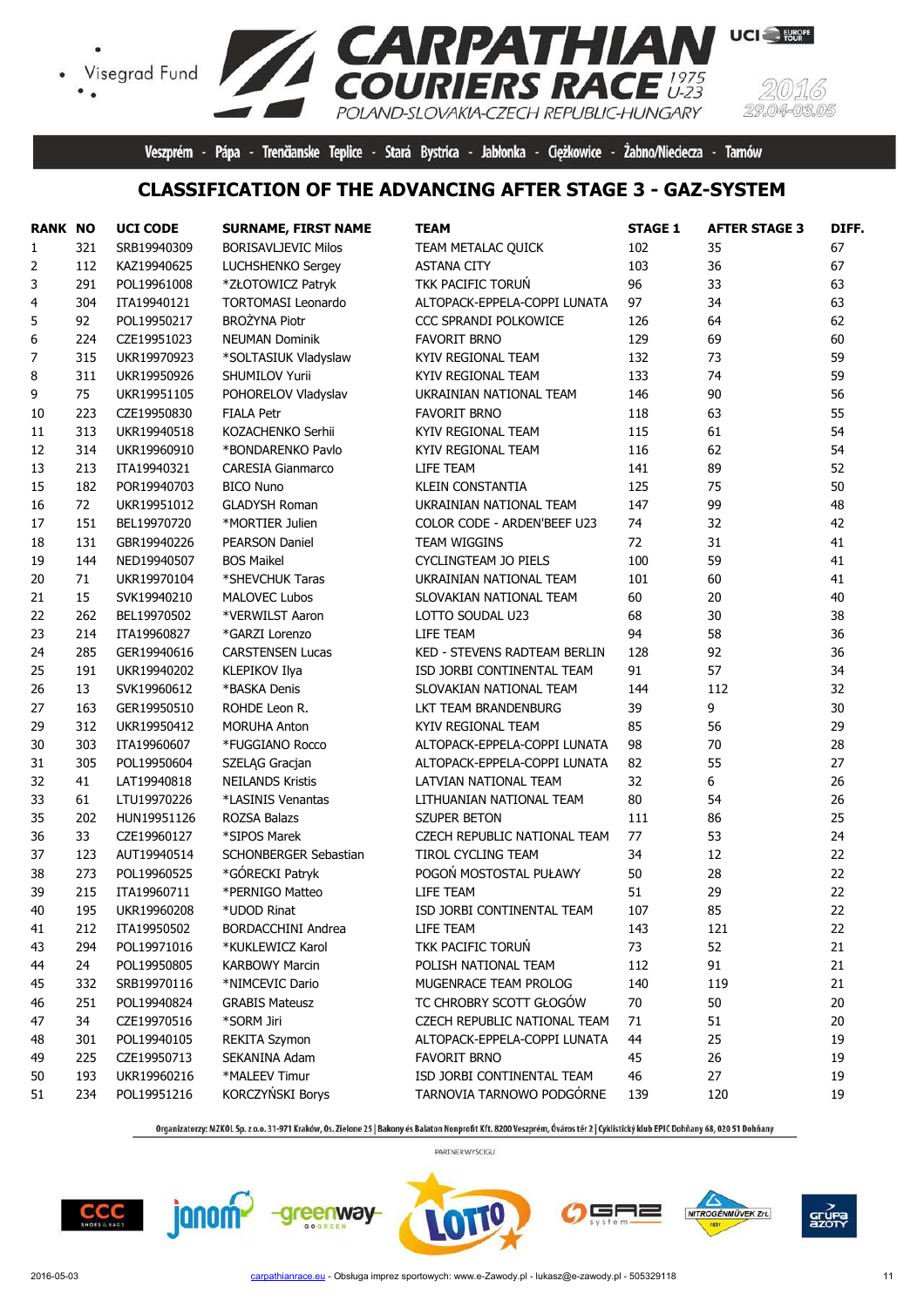Visegrad Fund



|    |     | Veszprém -  | Pápa -<br>Trenčianske Teplice - Stará Bystrica - | Jabłonka - Ciężkowice               | Żabno/Nieciecza | <b>Tamów</b><br>-4 |                |
|----|-----|-------------|--------------------------------------------------|-------------------------------------|-----------------|--------------------|----------------|
| 52 | 122 | AUT19961002 | *BRKIC Benjamin                                  | <b>TIROL CYCLING TEAM</b>           | 41              | 23                 | 18             |
| 53 | 124 | AUT19940922 | <b>PAULUS Dennis</b>                             | <b>TIROL CYCLING TEAM</b>           | 42              | 24                 | 18             |
| 54 | 23  | POL19960127 | *WEWIÓR Dominik                                  | POLISH NATIONAL TEAM                | 119             | 102                | 17             |
| 55 | 83  | RUS19950124 | KOBERNIAK Evgenii                                | RUSSIAN NATIONAL TEAM               | 84              | 68                 | 16             |
| 57 | 235 | POL19950311 | <b>KRZYWDA Patryk</b>                            | TARNOVIA TARNOWO PODGÓRNE           | 63              | 49                 | 14             |
| 58 | 275 | POL19961012 | *ZAWISTOWSKI Kamil                               | POGOŃ MOSTOSTAL PUŁAWY              | 117             | 103                | 14             |
| 59 | 161 | GER19971022 | *KANTER Max                                      | LKT TEAM BRANDENBURG                | 17              | 4                  | 13             |
| 60 | 35  | CZE19971201 | *STIBINGER Matej                                 | <b>CZECH REPUBLIC NATIONAL TEAM</b> | 109             | 97                 | 12             |
| 61 | 11  | SVK19941227 | <b>KRAJICEK Matej</b>                            | SLOVAKIAN NATIONAL TEAM             | 106             | 96                 | 10             |
| 63 | 84  | RUS19970224 | *RIKUNOV Petr                                    | RUSSIAN NATIONAL TEAM               | 30              | 21                 | 9              |
| 64 | 264 | BEL19970617 | *VANHOUCKE Harm                                  | LOTTO SOUDAL U23                    | 31              | 22                 | 9              |
| 65 | 272 | POL19950422 | KASPERKIEWICZ Maciej                             | POGOŃ MOSTOSTAL PUŁAWY              | 121             | 113                | 8              |
| 67 | 121 | AUT19940116 | <b>BOSMAN Patrick</b>                            | <b>TIROL CYCLING TEAM</b>           | 12              | 5                  | 7              |
| 68 | 253 | POL19950215 | <b>KONWA Piotr</b>                               | TC CHROBRY SCOTT GŁOGÓW             | 18              | 11                 | $\overline{7}$ |
| 69 | 263 | BEL19970630 | *JASPERS Ward                                    | LOTTO SOUDAL U23                    | 26              | 19                 | 7              |
| 70 | 91  | POL19971030 | *BANASZEK Alan                                   | <b>CCC SPRANDI POLKOWICE</b>        | 122             | 115                | 7              |
| 72 | 81  | RUS19960926 | *CHERKASOV Nikolay                               | RUSSIAN NATIONAL TEAM               | 24              | 18                 | 6              |
| 73 | 141 | NED19951212 | <b>JANSSEN Adriaan</b>                           | <b>CYCLINGTEAM JO PIELS</b>         | 19              | 14                 | 5              |
| 74 | 154 | BEL19950717 | <b>MERTZ Remy</b>                                | COLOR CODE - ARDEN'BEEF U23         | 20              | 15                 | 5              |
| 75 | 132 | GBR19951104 | <b>KNOX James</b>                                | <b>TEAM WIGGINS</b>                 | 21              | 16                 | 5              |
| 76 | 114 | KAZ19961228 | *NATAROV Yuriy                                   | <b>ASTANA CITY</b>                  | 22              | 17                 | 5              |
| 77 | 211 | ITA19940702 | <b>ACCO Francesco</b>                            | LIFE TEAM                           | 89              | 84                 | 5              |
| 79 | 111 | KAZ19960306 | *SHTEIN Grigoriy                                 | <b>ASTANA CITY</b>                  | 52              | 48                 | 4              |
| 80 | 82  | RUS19961207 | *KURIANOV Stepan                                 | RUSSIAN NATIONAL TEAM               | 13              | 10                 | 3              |
| 81 | 31  | CZE19941117 | <b>KUKRLE Michael</b>                            | <b>CZECH REPUBLIC NATIONAL TEAM</b> | 16              | 13                 | 3              |
| 83 | 185 | NZL19940123 | <b>SCHREURS Hamish</b>                           | <b>KLEIN CONSTANTIA</b>             | $\overline{2}$  | $\mathbf{1}$       | $\mathbf{1}$   |
| 84 | 85  | RUS19970311 | *BORISOV Aleksandr                               | RUSSIAN NATIONAL TEAM               | 48              | 47                 | $\mathbf{1}$   |
|    |     |             |                                                  |                                     |                 |                    |                |

## **COMMISSAIRES PANEL COMMUNIQUE STAGE 4**

Due to the race incident of the leading group 2 kilometers before the finish, the Commssaire´s Panel decides as follows:

- − The time results are taken into consideration as it was 3 km before the finish, e.g. time bonuses of 19´20´´ for the riders concerned
- − No bonuses for stage
- − No points for Points classification

janom

areenway

− No prizes

Organizatorzy: MZKOL Sp. z o.o. 31-971 Kraków, Os. Zielone 25 | Bakony és Balaton Nonprofit Kft. 8200 Veszprém, Óváros tér 2 | Cyklistický klub EPIC Dohňany 68, 020 51 Dohňany





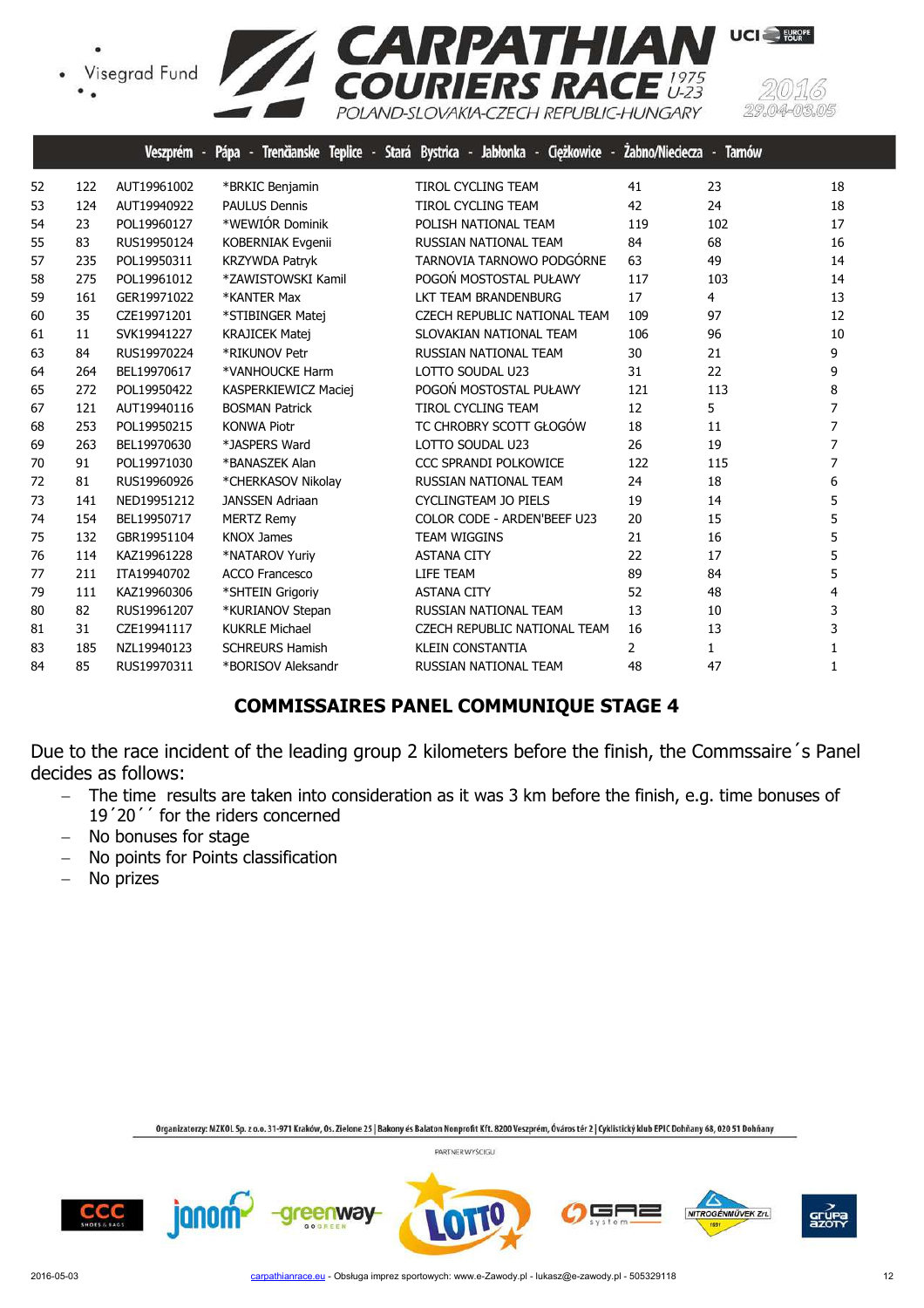-areenway-

**Classification by places – green jersey**

**Mountains classification - orange jersey**

# **Classification by points - azure jersey**

 $\sim$ 

janom-

Organizatorzy: MZKOL Sp. z o.o. 31-971 Kraków, Os. Zielone 25 | Bakony és Balaton Nonprofit Kft. 8200 Veszprém, Óváros tér 2 | Cyklistický klub EPIC Dohňany 68, 020 51 Dohňany

PARTNER WYŚCIGU







CCC



**LOTTO**

**SCHREURS Hamish (185) KLEIN CONSTANTIA**

**CCC**

**KOBERNIAK Evgenii (83) RUSSIAN NATIONAL TEAM**

**JANOM**

**SCHREURS Hamish (185) KLEIN CONSTANTIA**

**SCHREURS Hamish (185) KLEIN CONSTANTIA**

Żabno/Nieciecza -

**Tarnów** 

**JERSEY HOLDERS** 

Veszprém - Pápa - Trenčianske Teplice - Stará Bystrica - Jabłonka - Cieżkowice -





ana.

con Lect ...

ccc





NITROGÉNMŰVEK Zrt.

╕